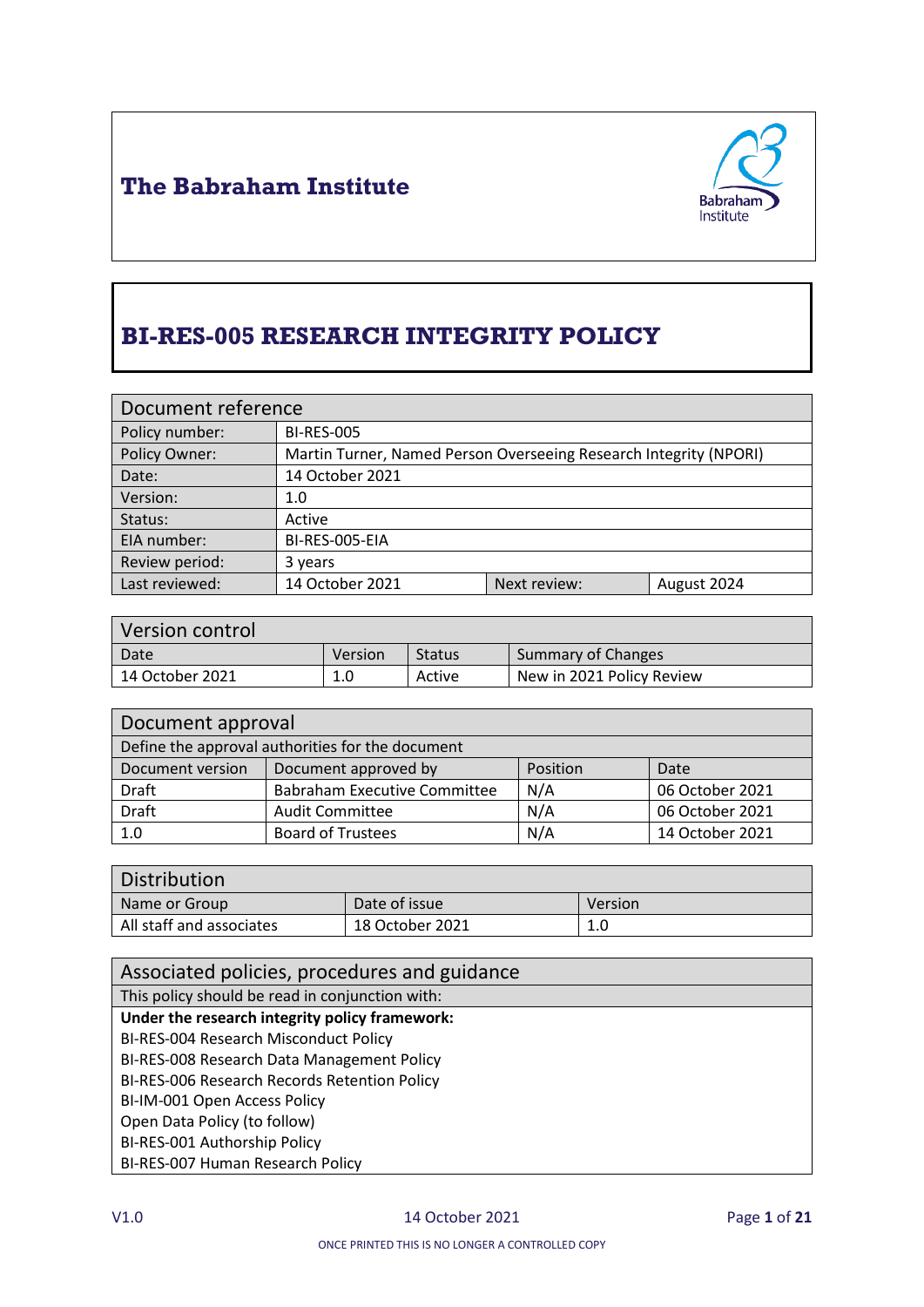BRC-BIO-003 BSU Barrier Integrity Policy BRC-HAS-001 Biosafety Policy BRC-BIO-001 Campus Use of Animals in Research BRC-BIO-002 Campus Use of Animal Tissues in Research Sample Handling Policy (to follow) Laboratory Equipment Maintenance Policy (to follow)

#### **Other Institute policies:**

BI-HR-001 Code of Conduct BI-HR-008 Conflicts of Interest Policy BI-COR-010 Whistleblowing Policy BI-COR-007 Fraud & Bribery Policy BI-COR-008 Modern Slavery & Human Trafficking Policy Learning & Development Policy (to follow) BI-COR-005 Delegated Authority Policy Recruitment policy (to follow) BRC-HAS-001 Biosafety Policy BI-HAS-008 Chemical Safety Policy BI-HAS-007 Ionising Radiation Safety Policy BI-COR-011 Acceptability of Funders, Customers & Partners Policy BI-HAS-001 General Health & Safety Policy BI-KEC-001 Intellectual Property Policy BI-FIN-001 Procurement Policy BI-FIN-002 Capital Equipment Policy BI-RES-003 Group Leader Starting & Leaving Policy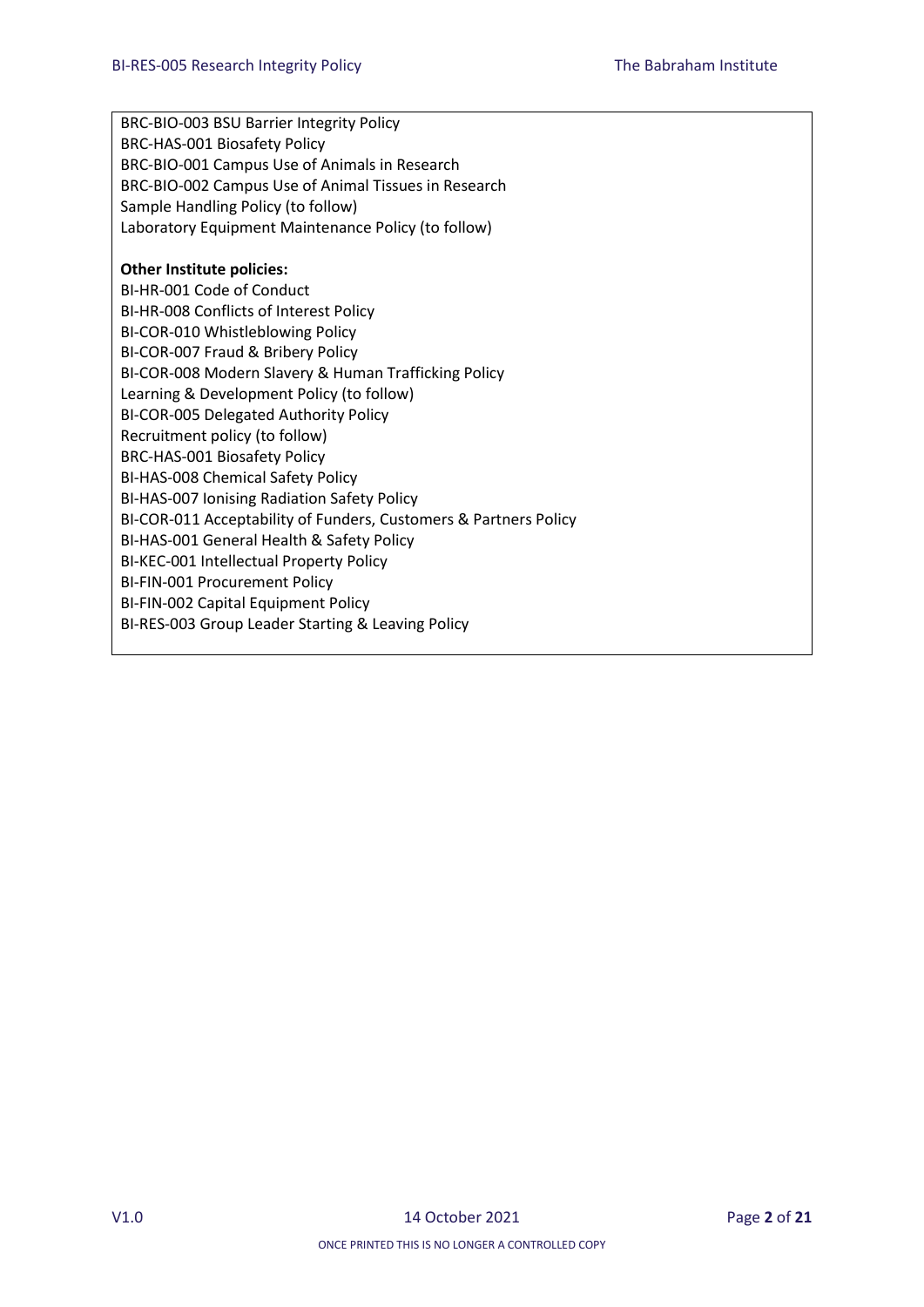# **Contents**

| 1. |         |                                                                           |  |
|----|---------|---------------------------------------------------------------------------|--|
| 2. |         |                                                                           |  |
| 3. |         |                                                                           |  |
| 4. |         |                                                                           |  |
| 5. |         |                                                                           |  |
| 6. |         |                                                                           |  |
| 7. |         |                                                                           |  |
|    | 7.1.    |                                                                           |  |
|    | 7.2.    |                                                                           |  |
|    | 7.3.    |                                                                           |  |
|    | 7.4.    |                                                                           |  |
|    | 7.5.    |                                                                           |  |
|    | 7.6.    |                                                                           |  |
|    | 7.7.    | Research involving human participants, human material or personal data 13 |  |
|    | 7.8.    |                                                                           |  |
|    | 7.9.    |                                                                           |  |
|    | 7.10.   |                                                                           |  |
|    | 7.11.   |                                                                           |  |
|    | 7.12.   |                                                                           |  |
|    | 7.13.   |                                                                           |  |
|    | 7.14.   |                                                                           |  |
|    | 7.15.   |                                                                           |  |
|    | 7.16.   |                                                                           |  |
|    | 7.16.1. |                                                                           |  |
|    | 7.16.2. |                                                                           |  |
|    | 7.16.3. |                                                                           |  |
|    | 7.16.4. |                                                                           |  |
|    | 7.17.   |                                                                           |  |
|    | 7.18.   |                                                                           |  |
| 8. |         |                                                                           |  |
|    |         |                                                                           |  |
|    |         |                                                                           |  |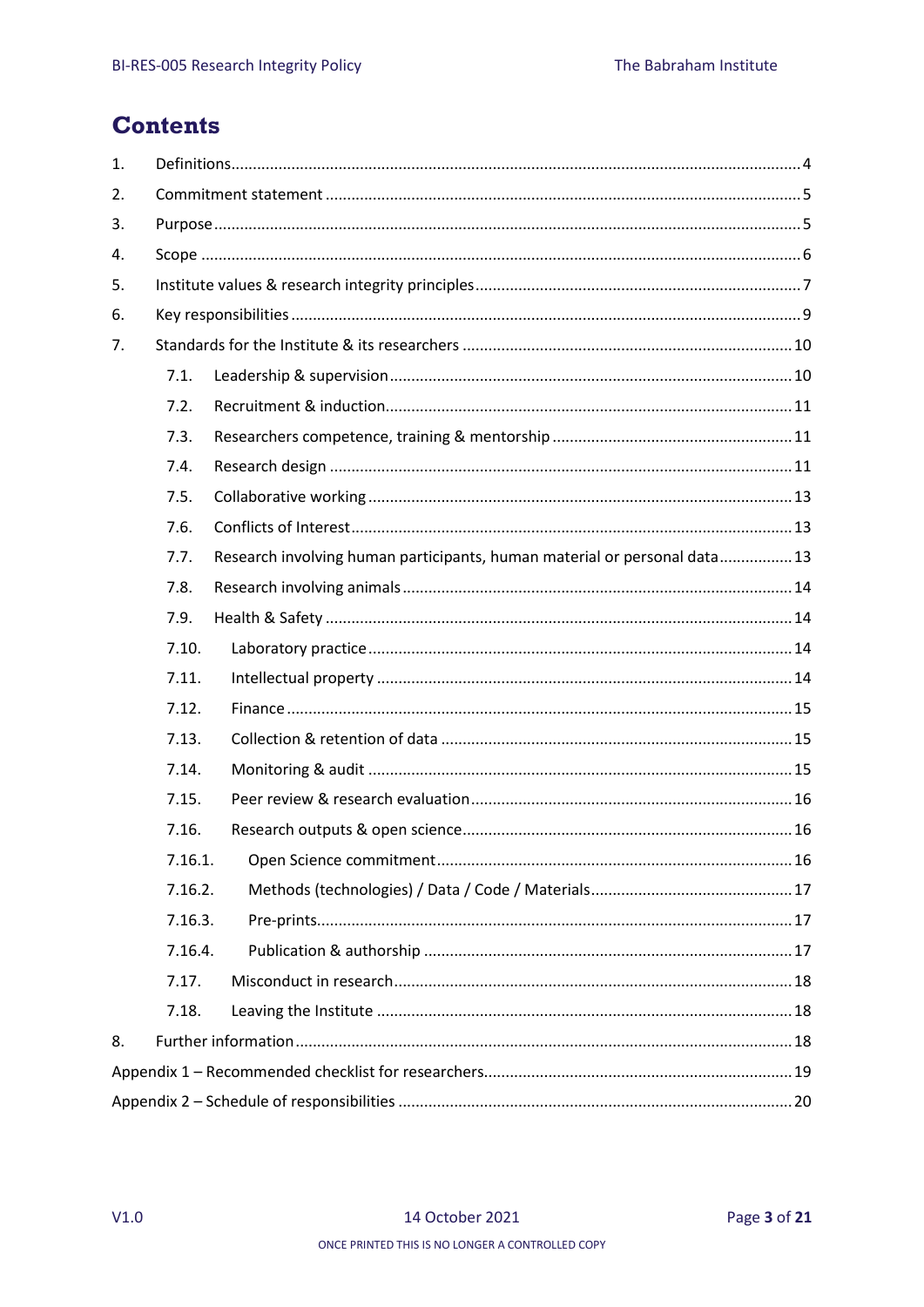## <span id="page-3-0"></span>**1. Definitions**

| "Research Integrity" Research Integrity means conducting, reviewing and reporting |
|-----------------------------------------------------------------------------------|
| research in a responsible way that allows ourselves and others to                 |
| have confidence that our research is trustworthy and of the highest               |
| quality. It also sets the culture of the Institute as an inclusive,               |
| respectful, open and outstanding place to work.                                   |

- **"Research"** Research is to be understood as…"original investigation undertaken in order to gain knowledge and understanding. It includes work of direct relevance to the needs of commerce, industry, and to the public and voluntary sectors; scholarship; the invention and generation of ideas, images, performances, artefacts including design, where these lead to new or substantially improved insights; and the use of existing knowledge in experimental development to produce new or substantially improved materials, devices, products and processes, including design and construction. It excludes routine testing and routine analysis of materials, components and processes such as for the maintenance of national standards, as distinct from the development of new analytical techniques. It also excludes the development of teaching materials that do not embody original research." This is the definition used by the Research Assessment Exercise (Research Assessment Exercise 2008, p. 34). A critical part of the research process is also replication of original findings.
- "**Scholarship"** Scholarship "is defined as the creation, development and maintenance of the intellectual infrastructure of subjects and disciplines, in forms such as dictionaries, scholarly editions, catalogues and contributions to major research databases." This is the definition used by the Research Assessment Exercise (Research Assessment Exercise 2008, p. 34).
- "**Researchers**" Any person undertaking research or involved in collecting, generating or creating research data, for or on behalf of the Institute, which shall include but not be limited to staff (including students), visiting students and researchers, Facility Heads and staff, and all groups listed under Section 4: Scope.
- **"Employee"** Institute employees on Institute or Babraham Institute Enterprise Ltd (BIE) terms and conditions, Institute employees on BBSRC or other terms and conditions, and Research Fellows on Institute terms and conditions.
- **"Staff"** Employees and Babraham Institute registered PhD students.
- **"Individuals"** Staff, Research Fellows (honorary), Honorary Members of Faculty, visiting students, visiting researchers and workers (including consultants and secondees), workers provided by a third party / contractors, and Trustees.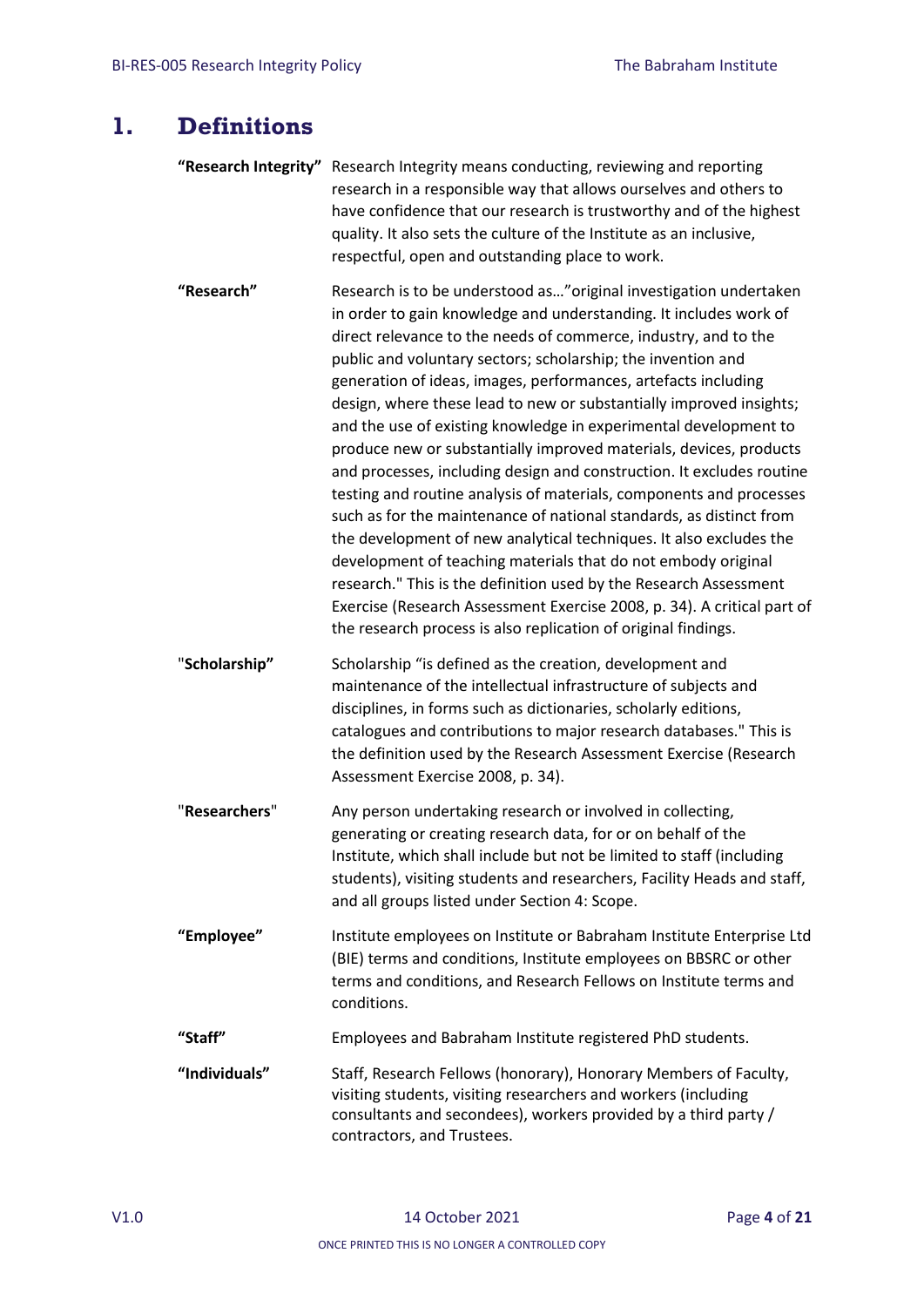# <span id="page-4-0"></span>**2. Commitment statement**

- 2.1. At the Babraham Institute our mission is to be an international leader in research focusing on basic cell and molecular biology with an emphasis on healthy ageing through the human lifecycle.
- 2.2. The Institute is committed to achieving excellence in all aspects of its research and upholds the commitments outlined in [Universities UK Concordat to Support Research Integrity](https://universitiesuk.ac.uk/policy-and-analysis/reports/Documents/2019/the-concordat-to-support-research-integrity.pdf)  [\(2019\).](https://universitiesuk.ac.uk/policy-and-analysis/reports/Documents/2019/the-concordat-to-support-research-integrity.pdf)
- 2.3. The Institute seeks to ensure that there are policies, management systems and procedures in place to maintain a high level of Research Integrity at the Institute. This includes meeting statutory, regulatory, contractual (funder or otherwise) and ethical requirements (both in the UK and internationally), whilst striving for best practice.
- 2.4. The Institute expects its researchers to maintain the highest standards of research integrity, abiding by the principles outlined in this policy. The Institute recognises that only through the endorsement and support of good practice in research at the highest level and implementation through education, training and supervision, can researchers become aware of their individual responsibilities and the collective responsibility they have to their research organisation and the wider research community.
- 2.5. In order to support high levels of research integrity, the Institute promotes Open Science practices, has committed to implementing an Open Science Action Plan as part of the Horizon 2020 ORION project and are signatories of the San Francisco Declaration on Research Assessment (DORA).

# <span id="page-4-1"></span>**3. Purpose**

- 3.1. Research integrity means designing, conducting, analysing, critiquing and reporting research in a responsible way that allows ourselves and others to have confidence that our research is trustworthy and of the highest quality. It also sets the culture of the Institute as an inclusive, respectful, open and outstanding place to work.
- 3.2. This policy is based on th[e UK Research Integrity Office's Code of Practice for Research](https://ukrio.org/publications/code-of-practice-for-research/)<sup>1</sup>, which has been designed to encourage good conduct in research and help prevent misconduct, in order to assist organisations and researchers to conduct research of the highest quality. It provides general principles and standards for good practice in research, applicable to both individual researchers and to the Institute as a whole. The policy is applicable to all Institute research and does not attempt to micro-manage research.
- 3.3. This policy supports the Institute to meet the requirements outlined in the following research integrity guidance:
	- [Universities UK Concordat to Support Research Integrity \(2019\)](https://universitiesuk.ac.uk/policy-and-analysis/reports/Documents/2019/the-concordat-to-support-research-integrity.pdf)<sup>2</sup>

<sup>1</sup> <https://ukrio.org/publications/code-of-practice-for-research/>

<sup>2</sup> [https://universitiesuk.ac.uk/policy-and-analysis/reports/Documents/2019/the-concordat-to-support](https://universitiesuk.ac.uk/policy-and-analysis/reports/Documents/2019/the-concordat-to-support-research-integrity.pdf)[research-integrity.pdf](https://universitiesuk.ac.uk/policy-and-analysis/reports/Documents/2019/the-concordat-to-support-research-integrity.pdf)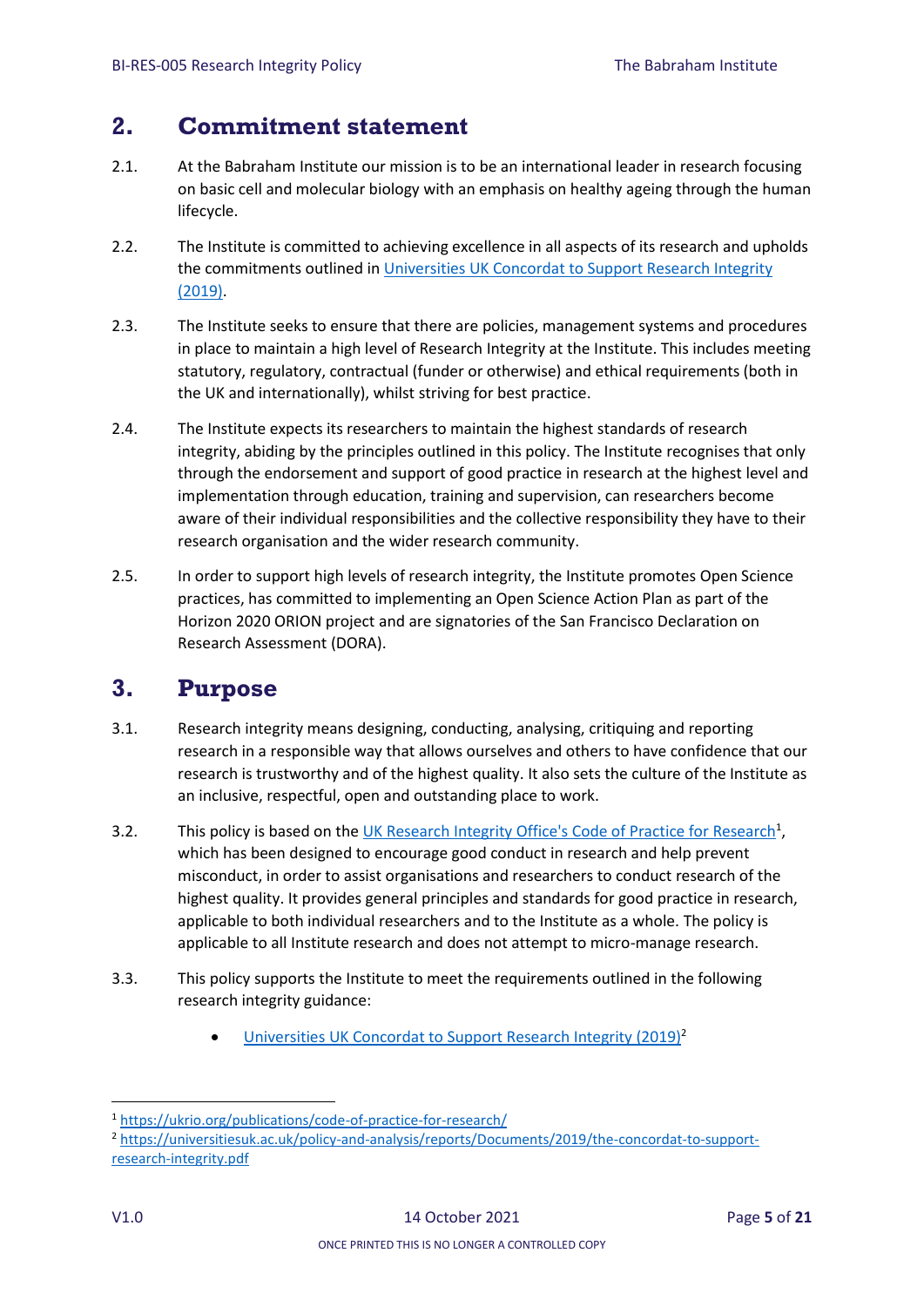- [Research Councils' Policy and Guidelines on the Governance of Good Research](http://www.ukri.org/about-us/policies-and-standards/research-integrity/)  [Conduct \(2015\)](http://www.ukri.org/about-us/policies-and-standards/research-integrity/)<sup>3</sup>
- [BBSRC Safeguarding Good Scientific Practice](file:///C:/Users/lilleyk/AppData/Local/Microsoft/Windows/INetCache/Content.Outlook/9B7LR01U/bbsrc.ukri.org/about/policies-standards/good-scientific-practice/)<sup>4</sup>
- [Wellcome Good Research Practice Guidelines](https://wellcome.org/grant-funding/guidance/good-research-practice-guidelines)<sup>5</sup>
- 3.4. The policy is organised in the following sections:
	- Section 5 contains broad principles that define the responsibilities and values in the conduct of research by both researchers and the Institute as a whole.
	- Sections 6 and 7 list standards for good practice in research that researchers and the Institute will comply with and links to more detailed Institute policies in these areas.
	- A one-page Recommended Checklist for Researchers can be found in Appendix 1. This is a non-technical checklist summarising the key points of good practice in research and is applicable to all subject areas. The checklist is based on the more detailed standards in Section 7.
- 3.5. This policy overarches the following research integrity policies:
	- Research Misconduct Policy (BI-RES-004)
	- Research Data Management Policy(BI-RES-008)
	- Research Records Retention Policy (BI-RES-006)
	- Open Access Policy (BI-IM-001)
	- Open Data Policy (to follow)
	- Authorship Policy (BI-RES-001)
	- Human Research Policy (BI-RES-007)
	- BSU Barrier Integrity Policy (BRC-BIO-003)
	- Biosafety Policy (to follow)
	- Campus Use of Animals in Research (BRC-BIO-001)
	- Campus Use of Animal Tissues in Research (BRC-BIO-002)
	- Sample Handling Policy (to follow)
	- Laboratory Equipment Maintenance Policy (to follow)
- 3.6. It also complements other Institute policies, which are noted in relevant places below.

## <span id="page-5-0"></span>**4. Scope**

- 4.1. This policy applies to all those conducting and supporting Institute research, including:
	- Institute employees on Institute or Babraham Institute Enterprise Ltd (BIE) terms and conditions
	- Institute employees on BBSRC or other terms and conditions
	- Research Fellows on Institute terms and conditions
	- Research Fellows (honorary)
	- Honorary Members of Faculty
	- Babraham Institute registered PhD students
	- Visiting students

<sup>3</sup> <http://www.ukri.org/about-us/policies-and-standards/research-integrity/>

<sup>4</sup> [bbsrc.ukri.org/about/policies-standards/good-scientific-practice/](file:///C:/Users/smythec/AppData/Local/Microsoft/Windows/INetCache/Content.Outlook/WNF8YXGT/bbsrc.ukri.org/about/policies-standards/good-scientific-practice/)

<sup>5</sup> [wellcome.org/grant-funding/guidance/good-research-practice-guidelines](https://wellcome.org/grant-funding/guidance/good-research-practice-guidelines)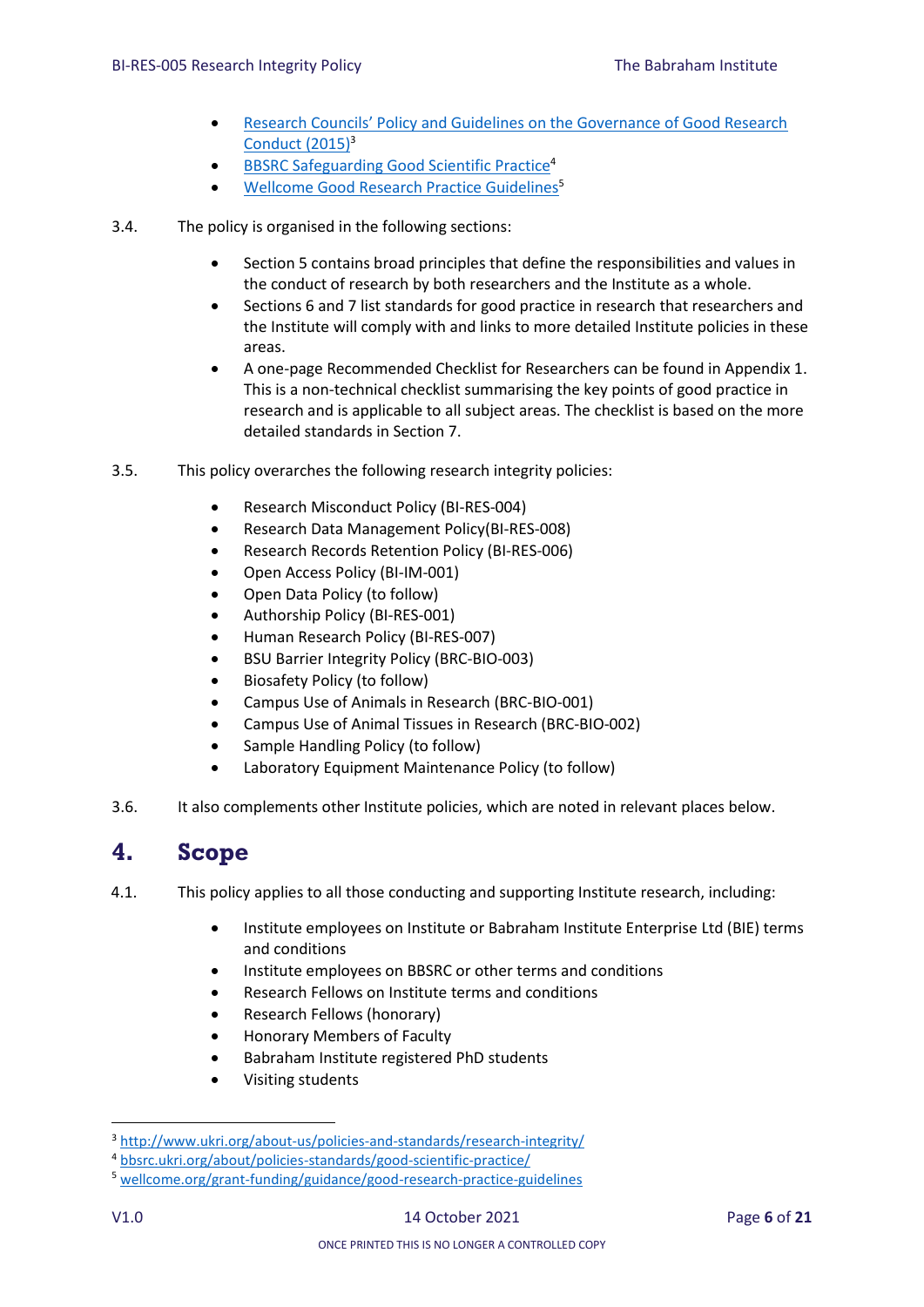- Visiting researchers and workers, including consultants and secondees
- Workers provided by a third party / contractors
- Trustees
- 4.2. Babraham Institute registered PhD students should also refer to the University's [Research](https://www.research-integrity.admin.cam.ac.uk/)  [Integrity website pages](https://www.research-integrity.admin.cam.ac.uk/)<sup>6</sup>, their supervisor(s) and / or the Graduate Tutor for support.
- 4.3. The following should refer to their employer's policies and agreement for working on site, in conjunction with this policy :
	- Honorary Members of Faculty
	- Visiting students
	- Visiting researchers, workers or secondees
	- Workers provided by a third party / contractors
- 4.4. This policy is public facing on the Institute website.

## <span id="page-6-0"></span>**5. Institute values & research integrity principles**

5.1. The Institute's defined values are:

#### **Benefit: We make a difference**

As a world-leading centre of excellence in life sciences research we work to make discoveries for societal benefit that make a real difference in science, health and policy within the UK and globally.

#### **Innovation: We extend the boundaries of knowledge**

We work at the forefront of creative discovery science, nurturing our staff through development and training, and provide the environment for innovation to thrive.

#### **Integrity: We are open, honest and inclusive**

We work together to uphold the standards expected of us, operating with honesty and responsibility, creating an inclusive and motivating environment, and communicating openly and transparently.

#### 5.2. The purpose of these values are:

- To succinctly define what the Institute stands for.
- To establish values that are reflective of how the Institute wants to be perceived.
- To shape what we do and how we act.
- To help Institute staff understand how their work connects to these values.
- 5.3. The following principles set out the responsibilities and commitments relevant to research integrity with reference to the Institute's three core values. Unsurprisingly, many of the principles fall within the Integrity value, but it is important to note that the values do not sit separately from each other but show interdependencies. While some elements of the principles may seem self-evident, and there is some overlap between them, the principles aim to encourage all involved in research to consider the wider consequences of their work

<sup>6</sup> <https://www.research-integrity.admin.cam.ac.uk/>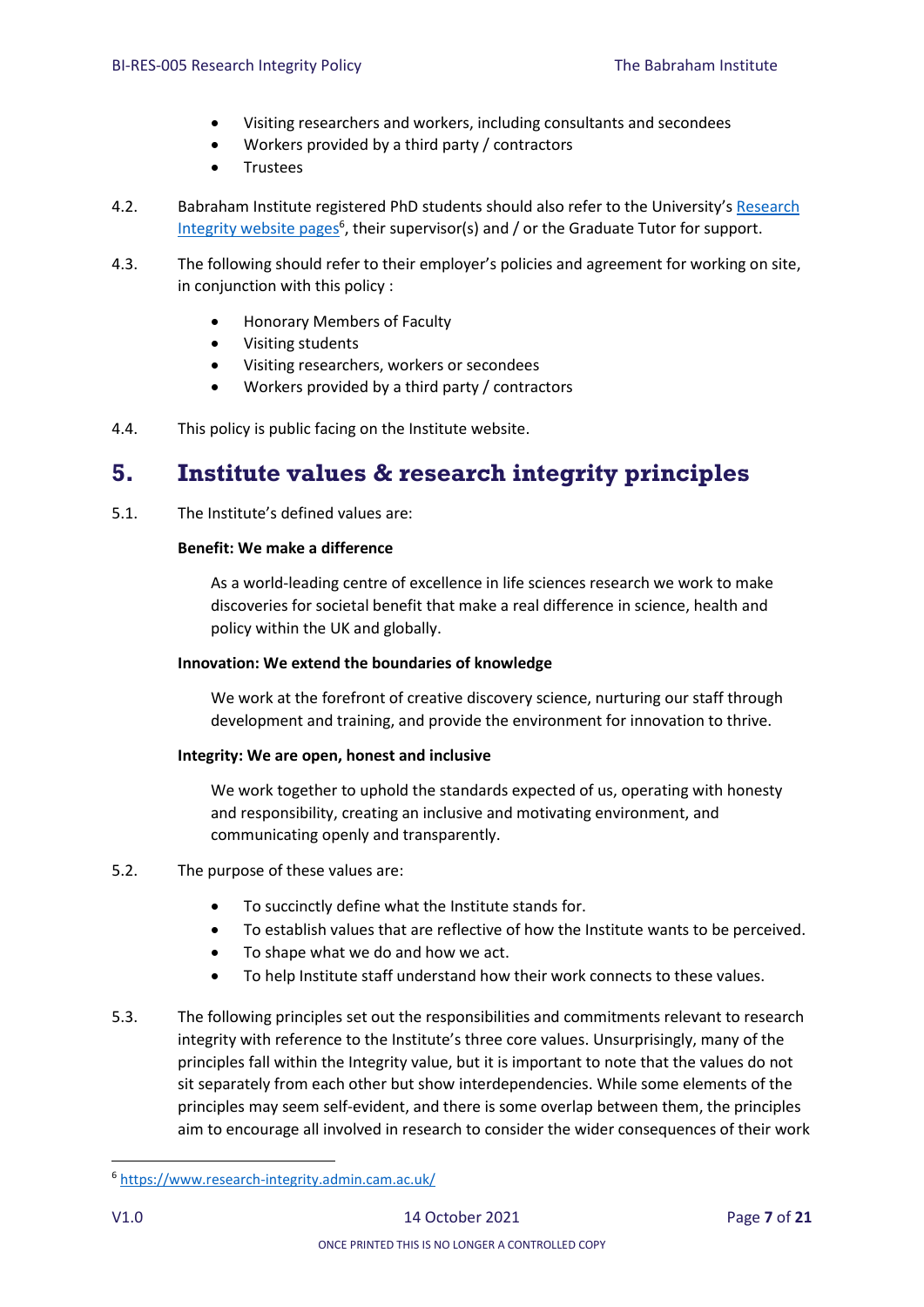and to engage critically with the practical, ethical and intellectual challenges that are inherent in the conduct of high quality research, rather than treating this policy as just another document to be followed.

- 5.4. Operating within the overarching Institute values, these principles will act as a guide when implementing and complying with the core standards (sections 6 and 7) and the Recommended Checklist for Researchers in Appendix 1.
- 5.5. **Principle: EXCELLENCE:** Excellence in the Institute's research sits across the Institute's three values: doing rigorous and robust science to advance knowledge and deliver benefit. The Institute and its researchers strive for excellence when conducting research and aim to produce and disseminate work of the highest quality. This policy, its principles and its standards are intended to support these goals.

#### 5.6. **Value: Innovation**

**Principle: TRAINING AND SKILLS DEVELOPMENT/ACQUISITION:** the Institute will provide training and opportunities for development for its researchers, and the necessary resources to enable them to conduct research to the required standards. The Institute will support researchers in identifying unmet needs for training and development. Researchers will ensure that they have the necessary skills, training and resources to carry out research, in the proposed research team or through collaboration with specialists in relevant fields, and report and resolve any unmet needs identified.

#### 5.7. **Value: Integrity**

**Principle: HONESTY:** the Institute works to create and maintain a culture of research that fosters and supports honesty in research, recognising also that this connects into the values of benefit and innovation. Researchers will be honest in relation to their own research and that of others. They will do their utmost to ensure the accuracy of data and results, acknowledge the contributions of others, and neither engage in misconduct nor conceal it.

**Principle: RESPONSIBILITY:** the Institute and its researchers will comply with all legal and ethical requirements relevant to their field of study. They will declare any potential or actual conflicts of interest relating to research and, where necessary, take steps to resolve them.

**Principle: COOPERATION:** the Institute and its researchers promote the open exchange of ideas, research methods, data and results and their discussion, scrutiny and debate, subject to any considerations of confidentiality.

**Principle: ACCOUNTABILITY:** the Institute and its researchers recognise that in and through their work they are ultimately accountable to the general public and will act accordingly. They will ensure that any research undertaken complies with any agreements, terms and conditions relating to the project, and allows for proper governance and transparency. Researchers will follow the requirements and guidance of any professional bodies in their field of research. Researchers who are members of a regulated profession will follow the requirements and guidance of the body regulating their profession.

**Principle: SAFETY:** the Institute and its researchers will ensure the dignity, rights, safety and wellbeing of all involved in research and avoid unreasonable risk or harm to research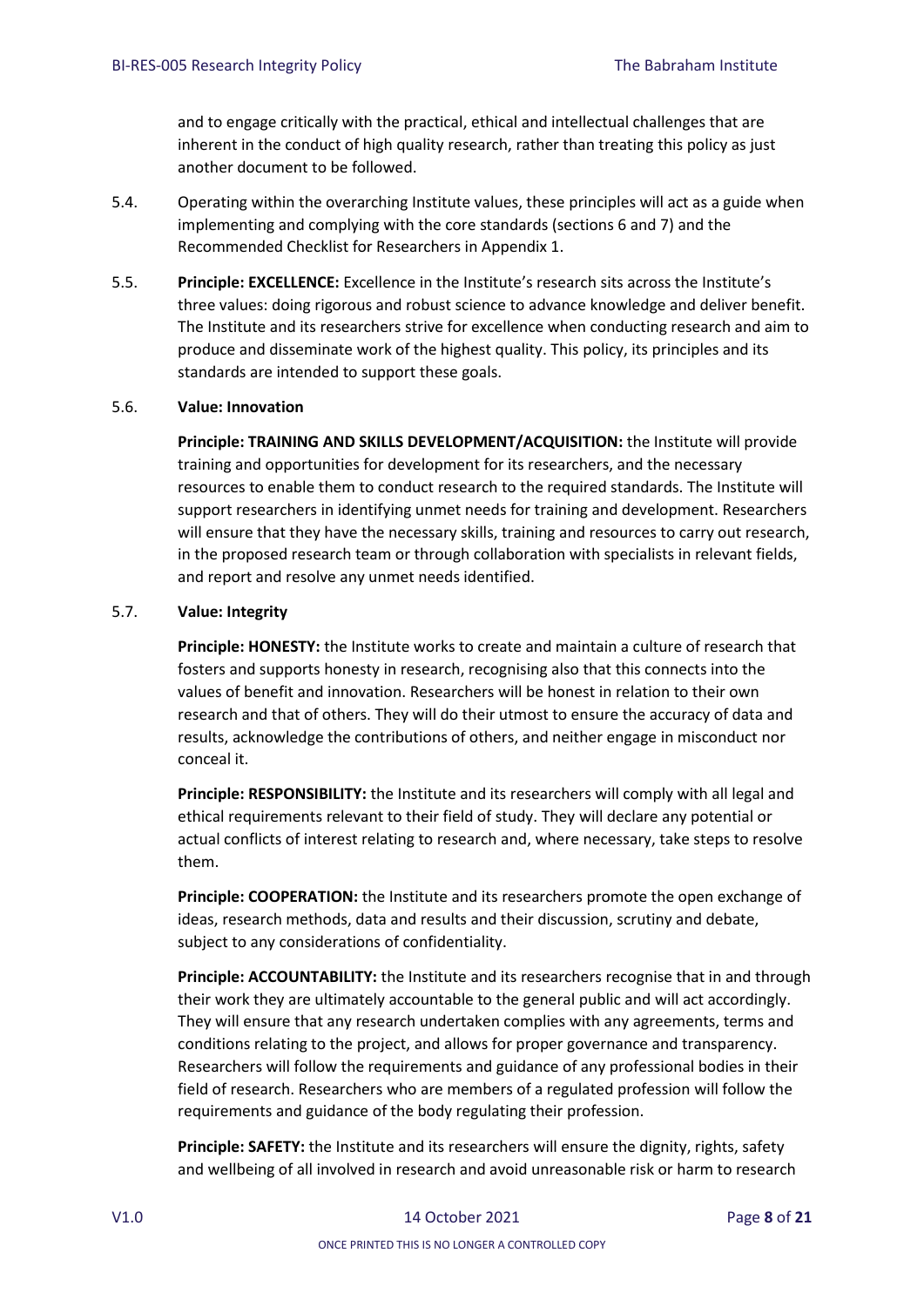subjects, patients, participants, researchers and others. They will report and address any concerns relating to the dignity, rights, safety and well-being of those involved in research. Research will be initiated and continued only if the anticipated benefits justify the risks involved.

# <span id="page-8-0"></span>**6. Key responsibilities**

#### 6.1. **The Institute and its researchers** will:

- Comply with all legal and ethical requirements and other guidelines that apply to their research. This includes submitting research proposals for ethics review where appropriate and abiding by the outcome of that review. They will also ensure that research projects are approved by all applicable bodies, ethical, regulatory or otherwise. Research will not begin before the appropriate approvals are in place.
- When conducting, or collaborating in, research in other countries, comply with the legal and ethical requirements existing in the UK and in the countries where the research is conducted. Similarly, organisations and researchers based abroad who participate in UK-hosted research projects must comply with the legal and ethical requirements existing in the UK as well as those of their own country.
- Ensure that all research projects have sufficient arrangements for insurance and indemnity prior to the research being conducted.
- 6.2. **Babraham Executive Committee (BEC)** has responsibility for ensuring the overall quality and integrity of research conducted at the Institute, including approval of updates in this policy. BEC delegates responsibility for research integrity on behalf of the Institute to specific departments and functions as outlined in Appendix 1. Under BEC's direction, the Institute will:
	- Ensure that good practice in research forms an integral part of its research strategy and policy;
	- Establish clear policies and procedures that cover the principles of good practice in research (see section 5) and offer detailed guidance on the standards set out in this policy;
	- Ensure that research integrity policies and procedures complement and are in accordance with existing organisational policies, such as those for health and safety, raising concerns at work, management of finances or of intellectual property, and equality and diversity;
	- Make sure that its researchers are aware of these policies and procedures and that all research carried out under the auspices of the Institute complies with them;
	- Foster and maintain a research environment that develops good research practice and embeds a culture of research integrity;
	- Provide training, resources and support to its researchers to ensure that they are aware of these policies and procedures and are able to comply with them;
	- Encourage its researchers to consider good practice in research as a routine part of their work; and
	- Monitor these measures for suitability and effectiveness and review them where necessary.

#### 6.3. **Institute Strategic Programme (ISP) Leads, group leaders and Facility Heads** will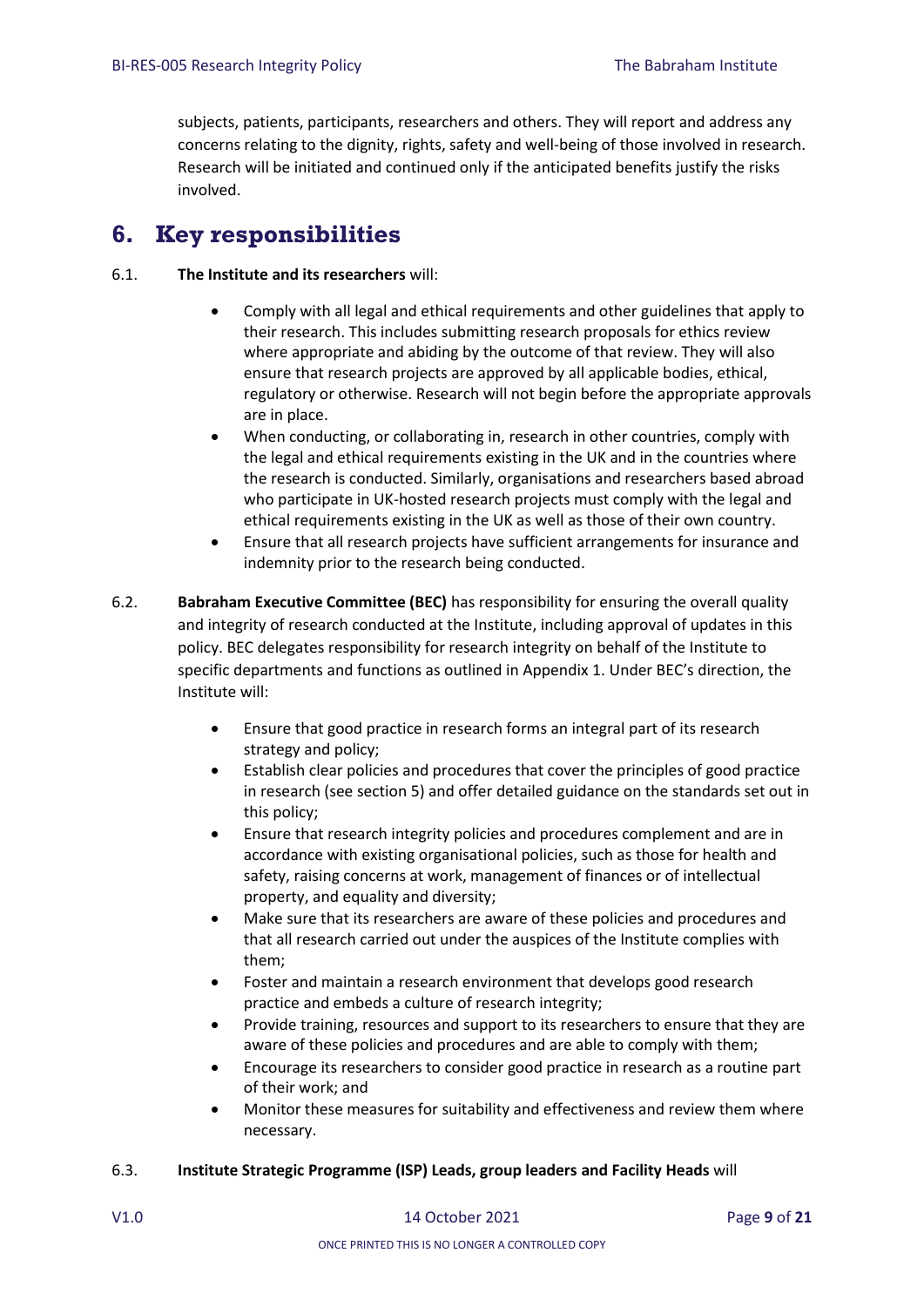Ensure compliance with this policy within their areas of work, and that a climate of good scientific practice exists in their research teams, including a commitment to the development of scientific and technical skills.

#### 6.4. **Researchers** will:

- Recognise their responsibility to conduct research of high ethical standards;
- Be aware of the Institute's policies and procedures on good practice in research;
- Make sure that their research complies with these policies and procedures, and seek guidance from the relevant Institute team when necessary;
- Work with the Institute to ensure that they have the necessary training, resources and support to carry out their research; and,
- Suggest to the Institute how guidance on good practice in research might be developed or revised.

# <span id="page-9-0"></span>**7. Standards for the Institute & its researchers**

- 7.0.1 The Institute and its researchers will comply with the following core standards, which should be interpreted in light of the principles in section 5. Each Standard is applicable to, as outlined below:
	- The Institute and researchers;
	- The Institute (and / or named teams); and
	- Researchers.

## <span id="page-9-1"></span>**7.1. Leadership & supervision**

- 7.1.1. **The Institute and its researchers** will aim to promote and maintain an environment that fosters and supports research of high ethical standards, mutual cooperation, professionalism and the open and honest exchange of ideas. Everyone at the Institute will work together to foster a culture where good conduct in research is promoted and inappropriate conduct is identified and addressed.
- 7.1.2. **The Institute** will provide direction and supervision of research and researchers, setting out clear lines of accountability for the Institute and management of research (see the Delegated Authority Policy; BI-COR-005). The Institute will support supervisors and researchers in meeting the legal and ethical requirements of conducting research. The Institute will encourage the career development of its researchers and provide training and mentoring for new researchers. It will also offer training and support to those charged with the supervision and development of other researchers. The Institute supports the principles of the [Concordat to Support the Career Development Researchers](https://www.vitae.ac.uk/policy/concordat/full)<sup>7</sup>.
- 7.1.3. **Researchers** involved in the supervision and development of other researchers will be aware of their responsibilities and ensure that they have the necessary training, time and resources to carry out that role, and request support from the HR team [\(hr@babraham.ac.uk\)](mailto:hr@babraham.ac.uk) if required.
- 7.1.4. See the Delegated Authority Policy (BI-COR-005) and Learning & Development Policy (to follow) for further information.

**<sup>.</sup>** 7 <https://www.vitae.ac.uk/policy/concordat/full>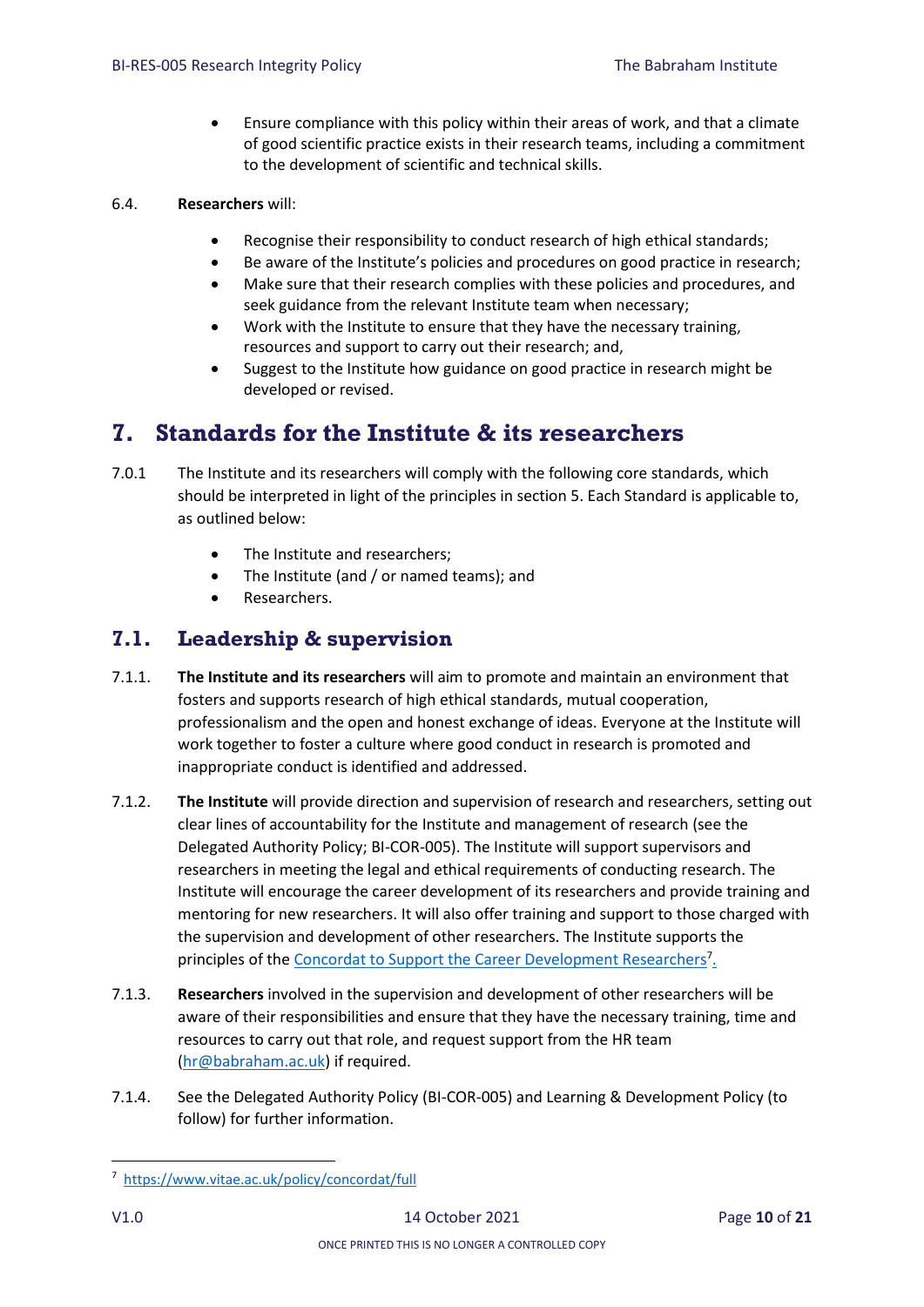### <span id="page-10-0"></span>**7.2. Recruitment & induction**

- 7.2.1. **The HR team** oversees the recruitment of appropriately qualified individuals in accordance with the Recruitment Policy (to follow). High levels of research integrity is an essential requirement for all research roles and applicants may be asked to further evidence this at interview.
- 7.2.2. **Researchers** are provided with the BBSRC Safeguarding Good Scientific Practice guidance during their induction, and supervisors outline expectations and any specific ethical requirements to new starters. Students receive a training module on Good Laboratory Practice during their induction.

### <span id="page-10-1"></span>**7.3. Researchers competence, training & mentorship**

- 7.3.1. **The Institute** provides training for researchers to enable them to carry out their duties and develop their knowledge and skills throughout their career at the Institute. This will include training in the responsible design, conduct, recording and dissemination of research. The Institute supports researchers in identifying unmet needs for training and development. The Institute provides qualified mentors to assist in the training and career development of new researchers and also provides career development and educational opportunities for researchers who are more established in their careers. As in 6.2.3, the Institute supports the principles of th[e Concordat to Support the Career Development of Researchers](https://www.vitae.ac.uk/policy/concordat/full)<sup>8</sup>.
- 7.3.2. **The Institute** provides particular support for student researchers to make sure that student researchers understand which standards and organisational policies and procedures they are expected to comply with. Supervisors can help provide students with clarity about what is expected of them.
- 7.3.3. **Researchers** will undergo training in order to carry out their duties and to develop their knowledge and skills throughout their career, repeating training where necessary to ensure that skills are kept up to date. Researchers will identify needs for training when they arise and report them to their line manager or the HR team ( $\ln(\omega)$ babraham.ac.uk). See also Section 7.1.3.
- 7.3.4. See the Learning & Development Policy (to follow) for further information.

### <span id="page-10-2"></span>**7.4. Research design**

- 7.4.1. **The Institute and its researchers** will ensure that, when designing research projects:
	- The proposed research addresses pertinent question(s) and is designed either to add to existing knowledge about the subject in question or to develop methods for research into it;
	- The design of the study is appropriate for the question(s) being asked and addresses the most important potential sources of bias;
	- The design of the study takes into account best practice relevant to the field, e.g., 3Rs for animal research (Refinement, Reduction and Replacement);

<sup>8</sup> <https://www.vitae.ac.uk/policy/concordat/full>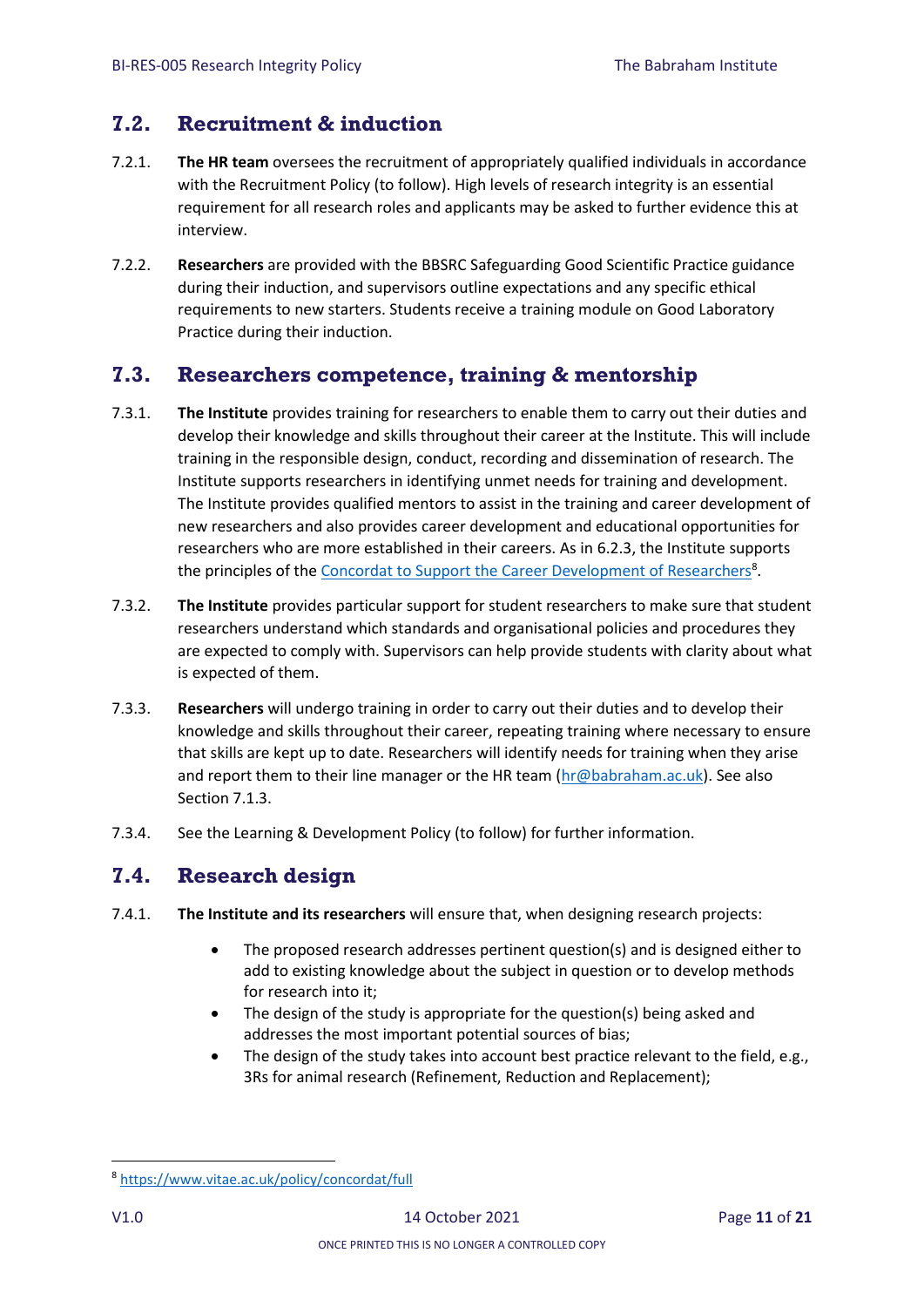- The design and conduct of the study, including how data will be gathered, analysed and managed, are set out in detail in a pre-specified research plan or protocol that must be documented;
- All necessary skills and experience will be available to carry out the proposed research, in the proposed research team or through collaboration with specialists in relevant fields;
- Sufficient resources will be available to carry out the proposed research and that these resources meet all relevant standards; and
- Any issues relating to the above are resolved as far as possible prior to the start of the research.
- 7.4.2. **The Institute (where appropriate) and its researchers** will conduct a risk assessment of the planned study to determine:
	- Whether there are any ethical issues and whether ethics review is required;
	- The potential for risks to the Institute, the research, or the health, safety and well- being of researchers and research participants; and
	- What legal requirements govern the research.
- 7.4.3. **The Institute and its researchers** will ensure that, where the design of a study has been approved by ethics (for animal or human research), regulatory or peer review, any subsequent alterations to the design are subject to appropriate review to determine that they will not compromise the integrity of the research or any terms of consent previously given.
- 7.4.4. **The Institute** has set up systems to ensure that when there are risks that proposed research or its results may be misused for purposes that are illegal or harmful, those risks are identified and addressed. The main risks of Institute science are biological, chemical and nuclear, which are managed by the H&S and Security teams under relevant legislation and Institute policies (Biosafety Policy [BRC-HAS-001]; Chemical Safety Policy [BI-HAS-008]; and Ionising Radiation Safety Policy [BI-HAS-007], respectively). Knowledge risks are managed through ethics applications, grant applications and through normal research group structures: group leaders and ISP Leads are available to discuss knowledge risks identified by researchers. The Institute will make these systems known to researchers and provide guidance and support to researchers on projects where such risks are identified.
- 7.4.5. **Researchers** will try to anticipate any risks that the proposed research might produce results that could be misused for purposes that are illegal or harmful. Researchers will report any risks to, and seek guidance from, the appropriate person(s) in their organisation (see 7.4.4) and take action to minimise those risks.
- 7.4.6. **Researchers** will ensure that their research design does not lead to biased outcomes, e.g., consider sex as an independent variable.
- 7.4.7. **Researchers** will be prepared to make research designs available to peer reviewers and journal editors when submitting research reports for publication.
- 7.4.8. Advice on research design can be sought from:
	- The Institute statistician
	- Facility Heads and technical staff
	- Group leaders and ISPG Leads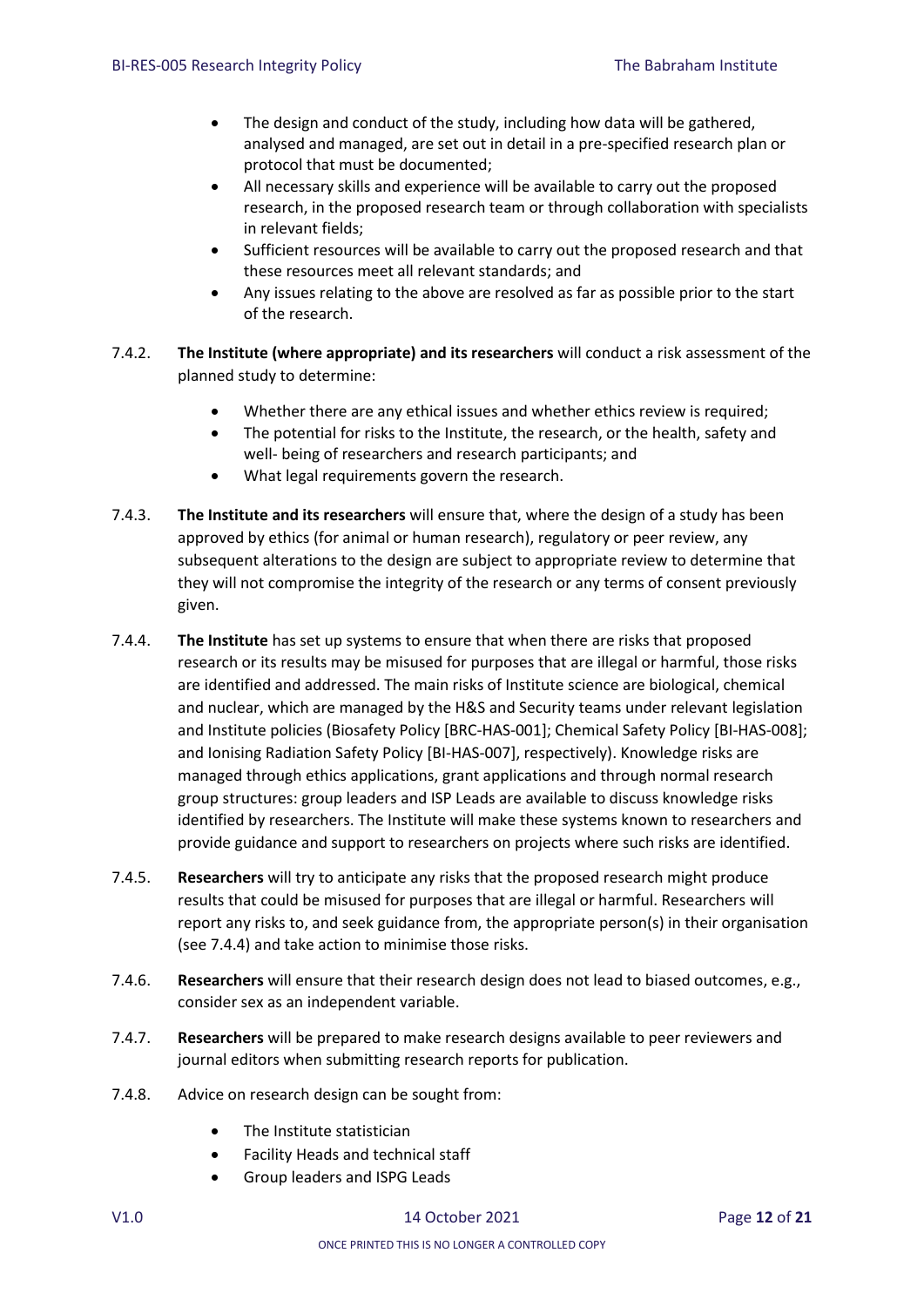### <span id="page-12-0"></span>**7.5. Collaborative working**

- 7.5.1. **The Institute and its researchers** will pay particular attention to projects that include animals, animal tissues, participants, human material or personal data from different countries or where work will be carried out in another country due to the additional legal and ethical requirements and other guidelines that may apply. See also Sections 6.1, 7.7.2 and 7.8.2.
- 7.5.2. **The Institute** will work with partner organisations to ensure the agreement of, and compliance with, common standards and procedures for the conduct of collaborative research, including the resolution of any issues or problems that might arise and the investigation of any allegations of misconduct in research if they occur. See the Acceptability of Funders, Customers & Partners Policy (BI-COR-011) for further information on the Institute's procedures that govern the acceptability of collaborative working.
- 7.5.3. **Researchers** must be aware of the standards and procedures for the conduct of research followed by any organisations involved in collaborative research that they are undertaking. They must also be aware of any contractual requirements involving partner organisations, seeking guidance and assistance where necessary and reporting any concerns or irregularities to the appropriate person(s) as soon as they become aware of them.
- 7.5.4. **Researchers** will try to anticipate any issues that might arise as a result of working collaboratively and agree jointly in advance how they might be addressed, communicating any decisions to all members of the research team. In particular, agreement will be sought on the specific roles of the researchers involved in the project and on issues relating to intellectual property, publication, and the attribution of authorship, recognising that, subject to legal and ethical requirements, roles and contributions may change during the time span of the research.
- 7.5.5. Speak to the Contracts Office to set up a research collaboration agreement in advance of the project start date, or for advice.

### <span id="page-12-1"></span>**7.6. Conflicts of Interest**

- 7.6.1. **The Institute and its researchers** recognise that conflicts of interest (i.e., personal or institutional considerations, including but not limited to financial matters) can inappropriately affect research. Conflicts of interest will be identified, declared and addressed in order to avoid poor practice in research or potential misconduct.
- 7.6.2. **The Institute and its researchers** will comply with the Institute's Conflicts of Interest Policy (BI-HR-008).

## <span id="page-12-2"></span>**7.7. Research involving human participants, human material or personal data**

- 7.7.1. **The Institute and its researchers** will make sure that any research involving human participants, human material or personal data complies with all legal and ethical requirements and other applicable guidelines.
- **7.7.2. The Institute and its researchers** will comply with the Institute's Human Research Policy (BI-RES-007) and process.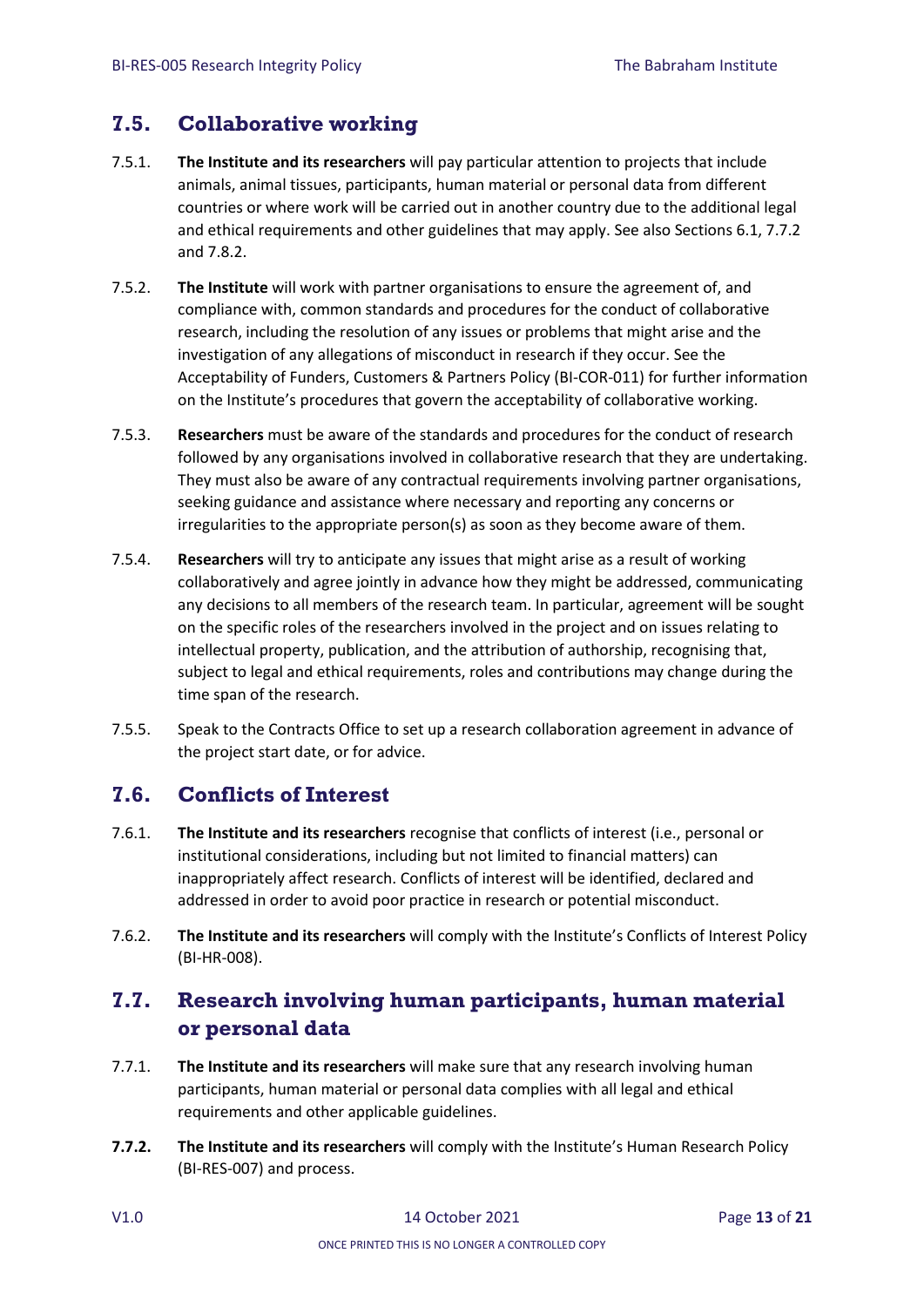### <span id="page-13-0"></span>**7.8. Research involving animals**

- 7.8.1. **The Institute and its researchers** will make sure that research involving animals adheres to all legal and ethical requirements and other applicable guidelines. They will consider the opportunities for reduction, replacement and refinement of involving animals in research projects and must refer to the relevant guidance.
- 7.8.2. **The Institute and its researchers** will comply with the Campus Use of Animals in Research Policy (BRC-BIO-001), the Campus Use of Animal Tissues in Research (BRC-BIO-002) and associated policies (e.g., BSU Barrier Integrity Policy [BRC-BIO-003] and Biosafety Policy [BRC-HAS-001]).

### <span id="page-13-1"></span>**7.9. Health & Safety**

- 7.9.1. **The Institute and its researchers** will ensure that all research carried out under the Institute's auspices, or for which they are responsible, fulfils all requirements of health and safety legislation and good practice. They will bear in mind that certain types of research can present particular issues of health and safety and ensure that all research involving potential hazards to human health or the environment complies with all legal and Institute requirements and other applicable guidelines.
- 7.9.2. **The Institute and its researchers** will comply with the General Health & Safety Policy (BI-HAS-001), relevant sub-policies, rules and guidance.

### <span id="page-13-2"></span>**7.10. Laboratory practice**

- 7.10.1. **The Institute and its researchers** will comply with the Sampling Handling Policy (to follow).
- 7.10.2. **The Institute** has management systems in place to promote good working practices in its laboratories.
- 7.10.3. **The Institute's Technical Services and Science Facility teams** assure the quality of laboratory facilities and equipment. Further detail can be found in the Laboratory Equipment Maintenance Policy (to follow).
- 7.10.4. **Researchers** will ensure they are appropriately trained in laboratory practice, and use of laboratory facilities and equipment. Advice can be sought from the Technical Services Team (Technical Service[s Technical.Services@babraham.ac.uk\)](mailto:Technical.Services@babraham.ac.uk) in the first instance if you are unsure.

### <span id="page-13-3"></span>**7.11. Intellectual property**

- 7.11.1. **The Institute and its researchers** will ensure that any contracts or agreements relating to research include provision for ownership and use of intellectual property. Intellectual property includes, but is not limited to: research data and other findings of research; ideas, processes, software, hardware, apparatus and equipment; substances and materials; and artistic and literary works, including academic and scientific publications.
- 7.11.2. **The Institute and its researchers** will comply with the Institute's Intellectual Property Policy (BI-KEC-001).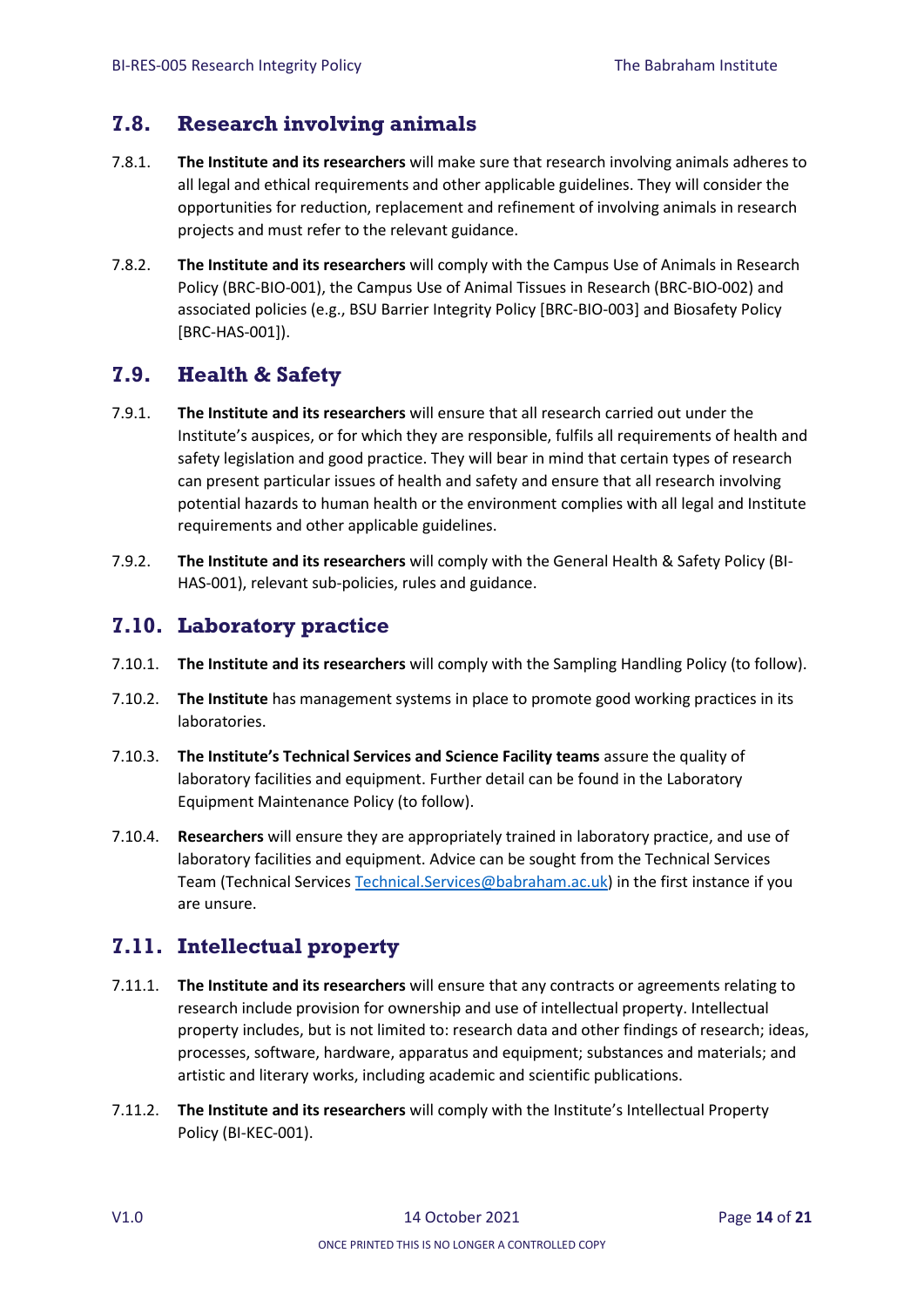### <span id="page-14-0"></span>**7.12. Finance**

- 7.12.1. **The Institute and its researchers** will ensure that the terms and conditions of any grant or contract related to the research are adhered to.
- 7.12.2. **The Institute** has policies regarding the purchasing or procurement of materials, equipment or other resources for research (Procurement Policy, BI-FIN-001; and Capital Equipment Policy, BI-FIN-002) and the hiring of staff for research projects (Recruitment Policy; to follow). These policies include statements on the ownership of resources and the rights of researchers to use them. The Institute also has procedures for the monitoring and audit of finances relating to research projects.
- 7.12.3. **Researchers** will comply with Institute policies regarding the use and management of finances relating to research projects. They will cooperate with any monitoring and audit of finances relating to research projects and report any concerns or irregularities to the Finance team [\(finance@babraham.ac.uk\)](mailto:finance@babraham.ac.uk) as soon as they become aware of them.

## <span id="page-14-1"></span>**7.13. Collection & retention of data**

- 7.13.1. **The Institute and its researchers** will comply with all legal, ethical, funding body and organisational requirements for the collection, use and storage of data, especially personal data, where particular attention must be paid to the requirements of data protection legislation. They will also maintain confidentiality where undertakings have been made to third parties or to protect intellectual property rights. The Institute and its researchers will ensure that research data relating to publications is available for discussion with other researchers, subject to any existing agreements on confidentiality.
- 7.13.2. **The Institute and its researchers** will comply with the Research Data Management Policy (BI-RES-008).

### <span id="page-14-2"></span>**7.14. Monitoring & audit**

- 7.14.1. **The Institute and its researchers** will ensure that research projects comply with any monitoring and audit requirements. They will make sure that those charged with carrying out such monitoring and audits have sufficient training, resources and support to fulfil the requirements of the role.
- 7.14.2. **The Institute** monitors and audits research projects to ensure that they are being carried out in accordance) with good practice, legal and ethical requirements, and any other guidelines, adopting a risk-based and proportional approach. The Institute has a programme of biennial (internal audits) of research projects sampling a selection of projects (5-10%) at random or as a representative cross-section across the ISPs and Services. External audits are carried out by an auditor from Research Councils UK Audit and Assurance Services Group (AASG).
- 7.14.3. **Researchers** will consider any requirements for monitoring and audit at an early stage in the design of a project.
- 7.14.4. **Researchers** will cooperate with the monitoring and audit of their research projects by applicable bodies and undertake such when required. They will cooperate with any outcomes of the monitoring and audit of their research projects. If they become aware of a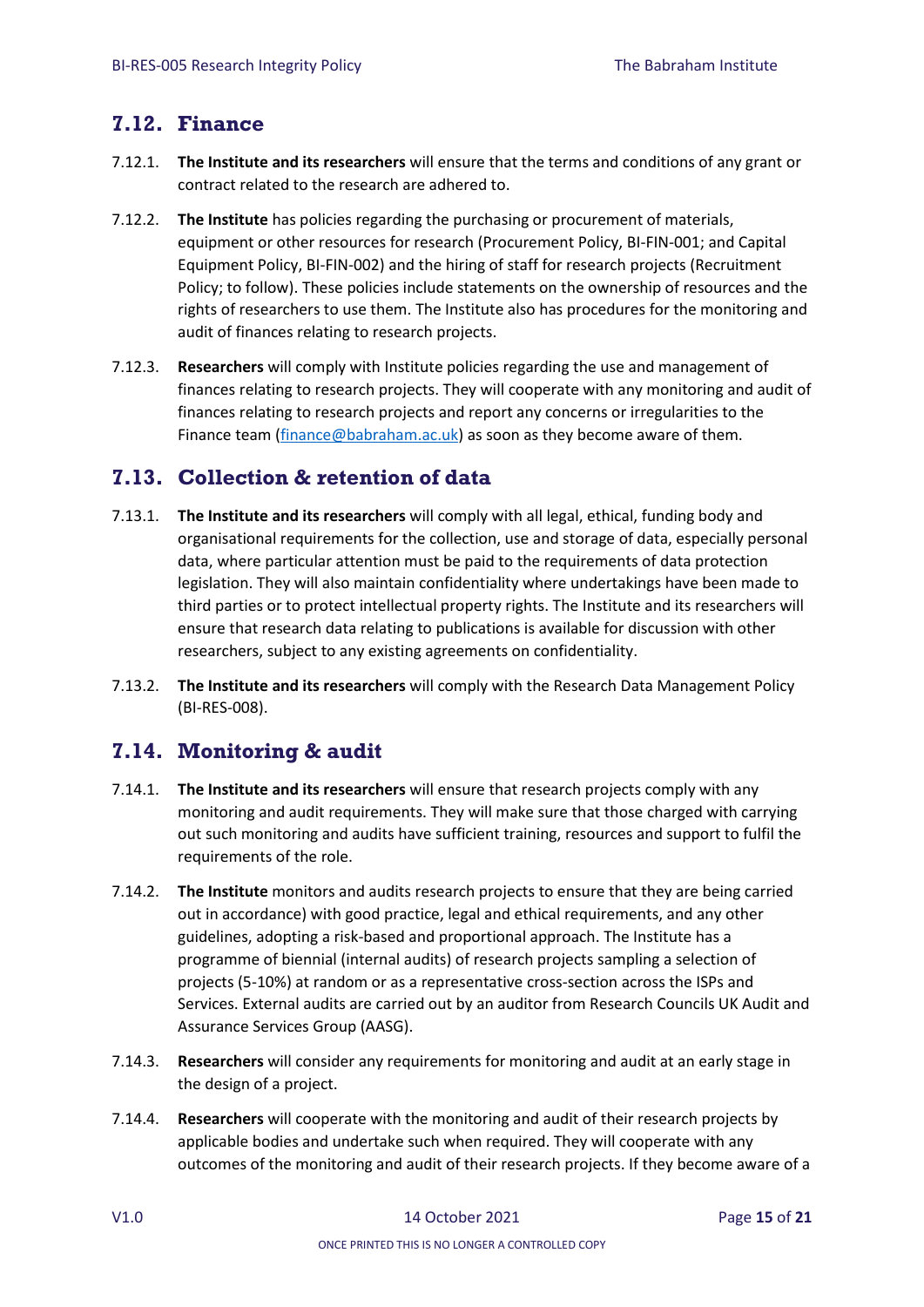need for monitoring and audit where it is not already scheduled, they will report that need to the QAR team [\(BI-HS@babraham.ac.uk\)](file:///C:/Users/lilleyk/AppData/Local/Microsoft/Windows/INetCache/Content.Outlook/9B7LR01U/BI-HS@babraham.ac.uk).

### <span id="page-15-0"></span>**7.15. Peer review & research evaluation**

- 7.15.1. **The Institute and its researchers** are aware that peer review is an important part of good practice in: the publication and dissemination of research and research findings; the assessment of applications for research grants; and in the ethics review of research projects.
- 7.15.2. **The Institute** encourages researchers to act as peer reviewers for meetings, journals and other publications, grant applications and ethics review of research proposals, and support those who do so. The Institute recognises the obligations of peer reviewers to be thorough and objective in their work and to maintain confidentiality and will never put pressure, directly or indirectly, on peer reviewers to breach these obligations.
- 7.15.3. **Researchers** who carry out peer review will do so to the highest standards of thoroughness and objectivity and recognise and act on any conflicts of interest. They will follow the guidelines for peer review of any organisation for which they carry out such work. See the Conflicts of Interest Policy (BI-HR-008) for further guidance.
- 7.15.4. **Researchers** will maintain confidentiality and not retain or copy any material under review without the express written permission of the organisation which requested the review. They will not make use of research designs or research findings from a paper under review without the express permission of the author(s) and will not allow others to do so. Researchers acting as peer reviewers will declare any relevant conflicts of interest.
- 7.15.5. **Researchers** may, while carrying out peer review, become aware of possible misconduct, such as plagiarism, fabrication or falsification, or have ethical concerns about the design or conduct of the research. In such cases they should inform, in confidence, an appropriate representative of the organisation which requested the review, such as the editor of the relevant journal or chair of the relevant grants or ethics committee.
- 7.15.6. **The Institute** is a signatory of the San Francisco Declaration on Research Assessment (DORA) and thereby commits to the following DORA core principles:
	- Assessing research outputs and other research contributions based on their intrinsic merit
	- Discouraging the inappropriate use of proxies or metrics such as the title or impact factor of the journal in which the work was publish.

**Researchers** are encouraged to adopt and promote these principles.

### <span id="page-15-1"></span>**7.16. Research outputs & open science**

#### <span id="page-15-2"></span>**7.16.1. Open Science commitment**

7.16.1.1. **The Institute and its researchers** are committed where possible to making research outputs open to others to access, reuse and distribute without undue limitations in order to uphold important features of research and innovation, such as transparency, openness, verification and reproducibility, across the whole lifecycle of research.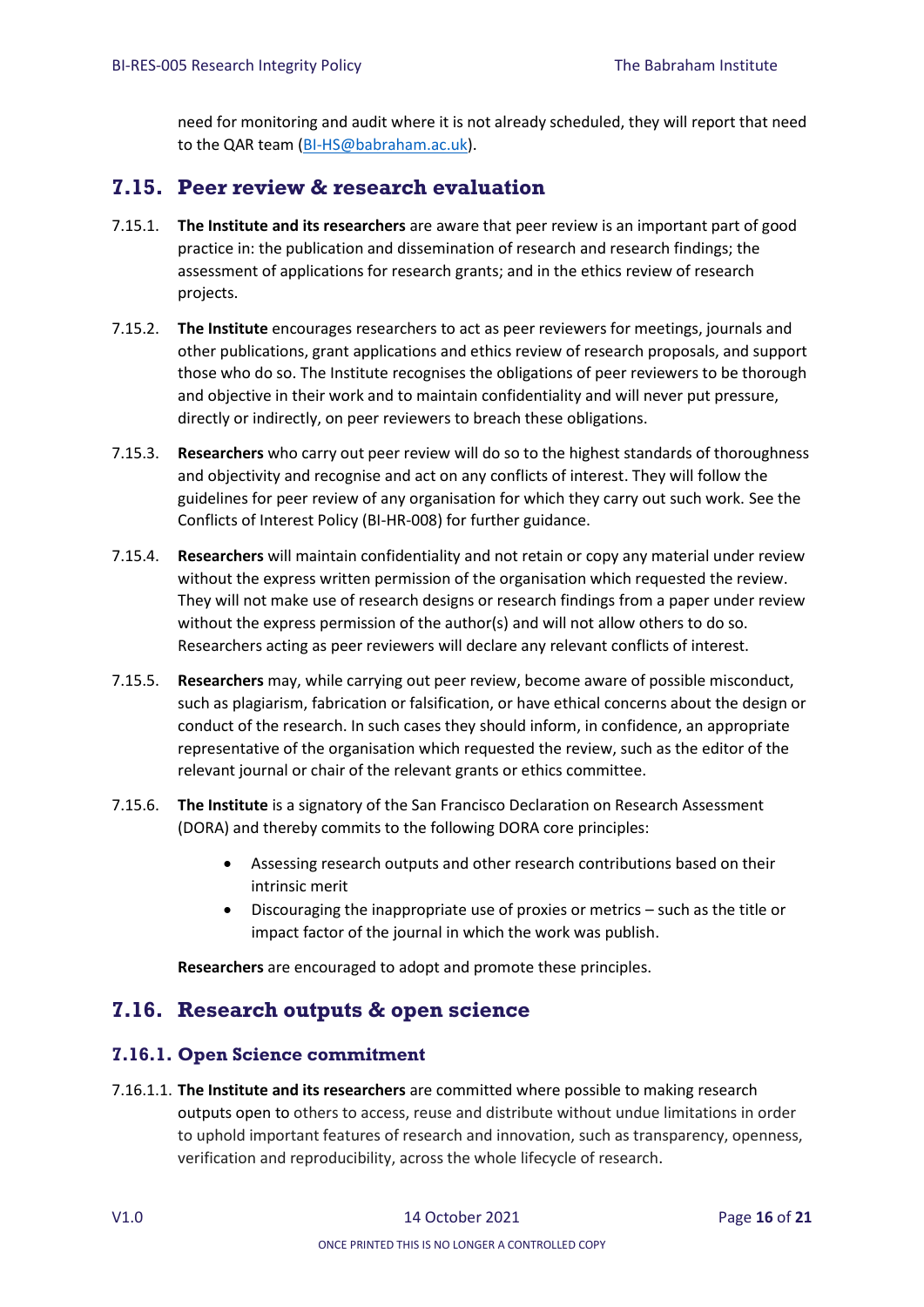- 7.16.1.2. **The Institute and its researchers** while committed to making all research outputs as widely and freely available as possible will also protect relevant IP.
- 7.16.1.3. **The Institute and its researchers** will comply with the Open Access Policy (BI-IM-001) and Open Data Policy (to follow).

#### <span id="page-16-0"></span>**7.16.2. Methods (technologies) / data / code / materials**

- 7.16.2.1. **The Institute** encourages the use of repositories (including public repositories where possible) for methods, data, code and materials.
- 7.16.2.2. **Researchers** should ensure that materials reported on in publications will be made available to others on request under any appropriate Material Transfer Agreements; these are drawn up by the Contracts Office in consultation with the scientist. Such interactions can provide an independent verification of the quality and accuracy of the work that produced the materials.

#### <span id="page-16-1"></span>**7.16.3. Pre-prints**

7.16.3.1. **The Institute** encourages the use of pre-prints wherever possible. Researchers must note however that pre-prints are considered disclosure so must not be used where there is commercialisation value. Please speak to the Commercialisation team for advice before publishing a pre-print if you are unsure.

#### <span id="page-16-2"></span>**7.16.4. Publication & authorship**

- 7.16.4.1. **The Institute and its researchers** accept their duty to publish and disseminate research in a manner that reports the research and all the findings of the research accurately and without selection that could be misleading.
- 7.16.4.2. **The Institute and its researchers** will comply with the Institute's Authorship Policy (BI-RES-001).
- 7.16.4.3. **The Institute** aims to ensure that sponsors and funders of research: respect the duty of researchers to publish their research and the findings of their research; do not discourage or suppress appropriate publication or dissemination; and do not attempt to influence the presentation or interpretation of findings inappropriately.
- 7.16.4.4. **The Institute** provides training and support to guide researchers in the publication and dissemination of research and the findings of research that involves: confidential or proprietary information; issues relating to patents or intellectual property; findings with serious implications for public health; contractual or other legal obligations; and / or interest from the media or the general public.
- 7.16.4.5. **Researchers** who are discouraged from publishing and disseminating their research or its findings, or subjected to attempts to influence the presentation or interpretation of findings inappropriately, should discuss this the Named Person Responsible for Research Integrity (the Policy Owner, named on the first page) so that the matter can be resolved.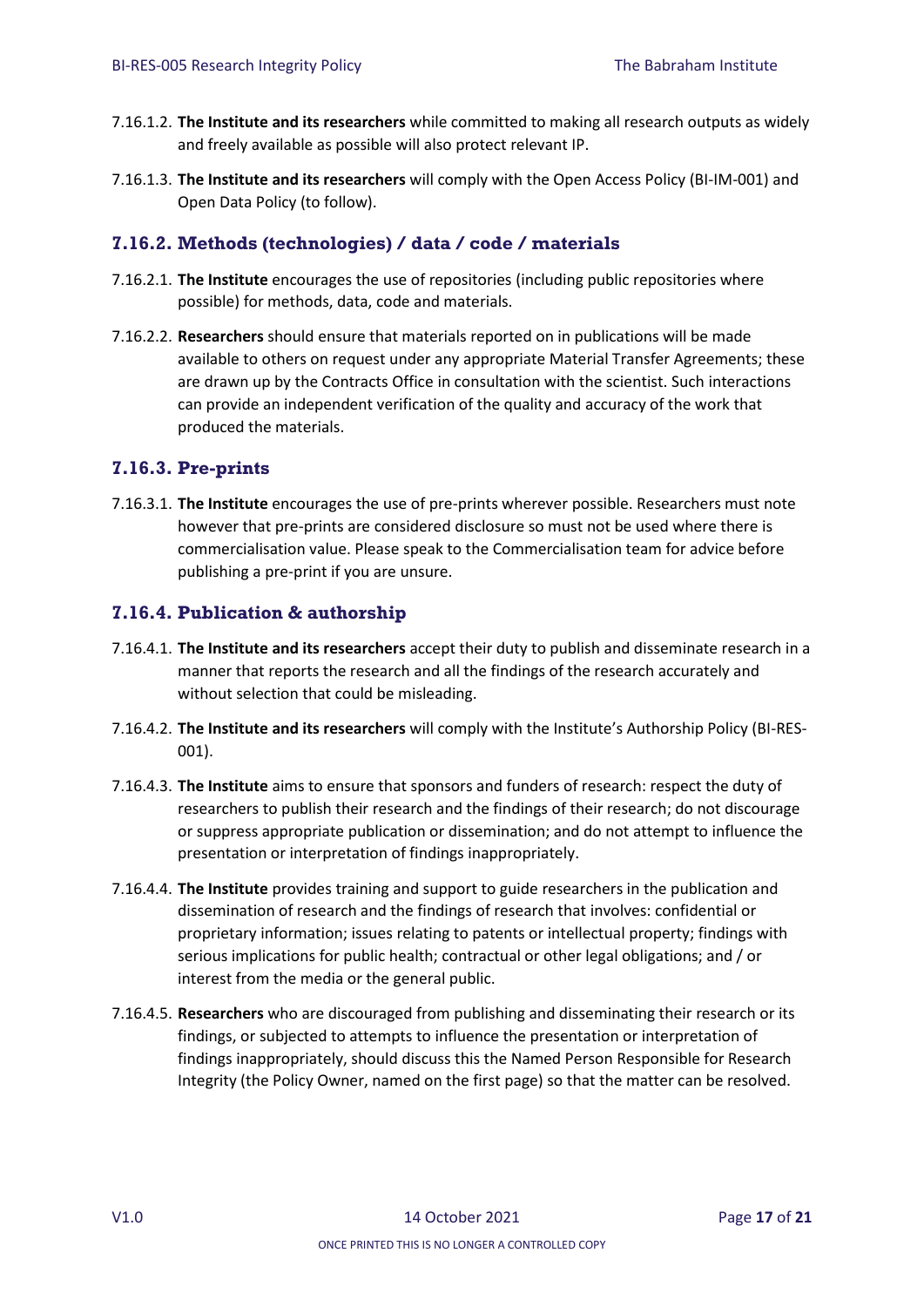## <span id="page-17-0"></span>**7.17. Misconduct in research**

- 7.17.1. **The Institute and its researchers** will comply with the Institute's Research Misconduct Policy (BI-RES-004).
- 7.17.2. **The Institute** has defined what it considers to be misconduct in research and has made it known to researchers. The Institute has established and publicised a Research Misconduct Policy (BI-RES-004) to investigate allegations of misconduct in research and ensure that any such allegations are investigated thoroughly and fairly and in a timely manner.
- 7.17.3. **The Institute and its researchers** will also comply with associated policies that complement this Research Integrity Policy and form part of the Institute's research integrity framework, including the Whistleblowing Policy (BI-COR-010), Fraud & Bribery Policy (BI-COR-007) and Modern Slavery & Human Trafficking Policy (BI-COR-008).

## <span id="page-17-1"></span>**7.18. Leaving the Institute**

- 7.18.1. **Researchers** are aware that, when a researcher or group leaves Institute employment, the transfer of materials and / or data can be negotiated with the Institute Director and senior management. See also the Code of Conduct (BI-HR-001) for further information on leaving procedures.
- 7.18.2. **Group leaders** should refer to the Group Leader Starting & Leaving Policy (BI-RES-003) for further information relevant to their positions.

# <span id="page-17-2"></span>**8. Further information**

- 8.1. For further information see:
	- UKRIO, to gain access to independent, confidential and expert advice and guidance on any issues relating to good practice and misconduct in research.
- 8.2. This policy will be reviewed regularly to incorporate any changes, legislative or otherwise. The next review date is specified on the cover sheet.
- 8.3. Associated policies, procedures and guidance are listed on the cover sheet. The Policy Owner named on the cover sheet can be contacted with any queries.
- 8.4. This policy may be varied, withdrawn or replaced at any time by the Institute at its absolute discretion.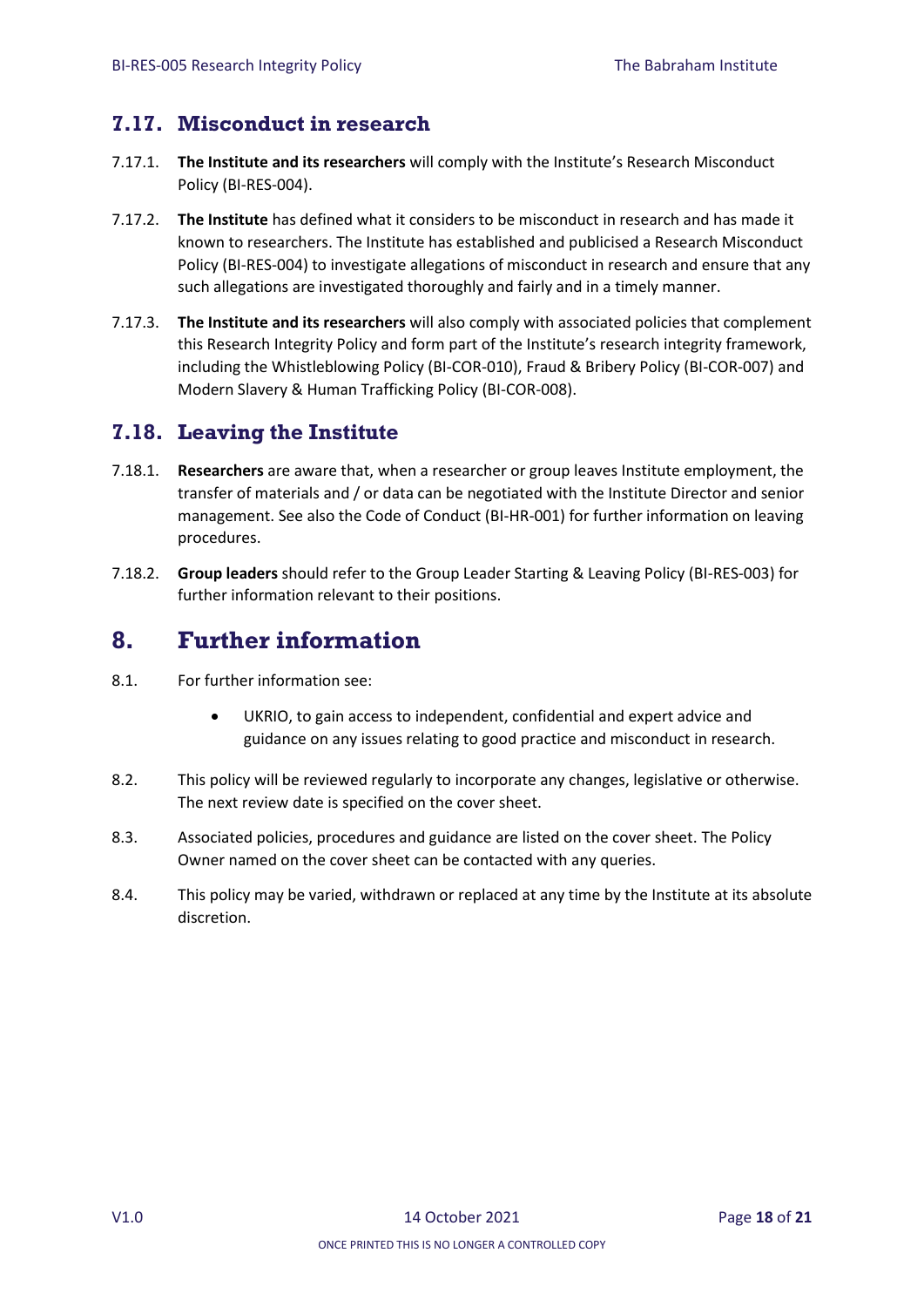# <span id="page-18-0"></span>**Appendix 1 – Recommended checklist for researchers**

The Checklist lists the key points of good practice in research for a research project and is applicable to all subject areas. More detailed guidance can be found in section 6. A PDF version is available from [www.ukrio.org](http://www.ukrio.org/)

Before conducting your research, and bearing in mind that, subject to legal and ethical requirements, roles and contributions may change during the time span of the research:

- 1 Does the proposed research address pertinent question(s) and is it designed either to add to existing knowledge about the subject in question or to develop methods for research into it?
- 2 Is your research design appropriate for the question(s) being asked?
- 3 Will you have access to all necessary skills and resources to conduct the research?
- 4 Have you conducted a risk assessment to determine:
	- a whether there are any ethical issues and whether ethics review is required:
	- b the potential for risks to the organisation, the research, or the health, safety and well-being of researchers and research participants; and
	- c what legal requirements govern the research?
- 5 Will your research comply with all legal and ethical requirements and other applicable guidelines. including those from other organisations and/or countries if relevant?
- 6 Will your research comply with all requirements of legislation and good practice relating to health and safety?
- 7 Has your research undergone any necessary ethics review (see 4(a) above), especially if it involves animals, human participants, human material or personal data?
- 8 Will your research comply with any monitoring and audit requirements?
- 9 Are you in compliance with any contracts and financial guidelines relating to the project?
- 10 Have you reached an agreement relating to intellectual property, publication and authorship?
- 11 Have you reached an agreement relating to collaborative working, if applicable?
- 12 Have you agreed the roles of researchers and responsibilities for management and supervision?
- 13 Have all conflicts of interest relating to your research been identified, declared and addressed?
- 14 Are you aware of the guidance from all applicable organisations on misconduct in research?

#### When conducting your research:

- 1 Are you following the agreed research design for the project?
- 2 Have any changes to the agreed research design been reviewed and approved if applicable?
- 3 Are you following best practice for the collection, storage and management of data?
- 4 Are agreed roles and responsibilities for management and supervision being fulfilled?
- 5 Is your research complying with any monitoring and audit requirements?

#### When finishing your research:

- 1 Will your research and its findings be reported accurately, honestly and within a reasonable time frame?
- 2 Will all contributions to the research be acknowledged?
- 3 Are agreements relating to intellectual property, publication and authorship being complied with?
- 4 Will research data be retained in a secure and accessible form and for the required duration?
- 5 Will your research comply with all legal, ethical and contractual requirements?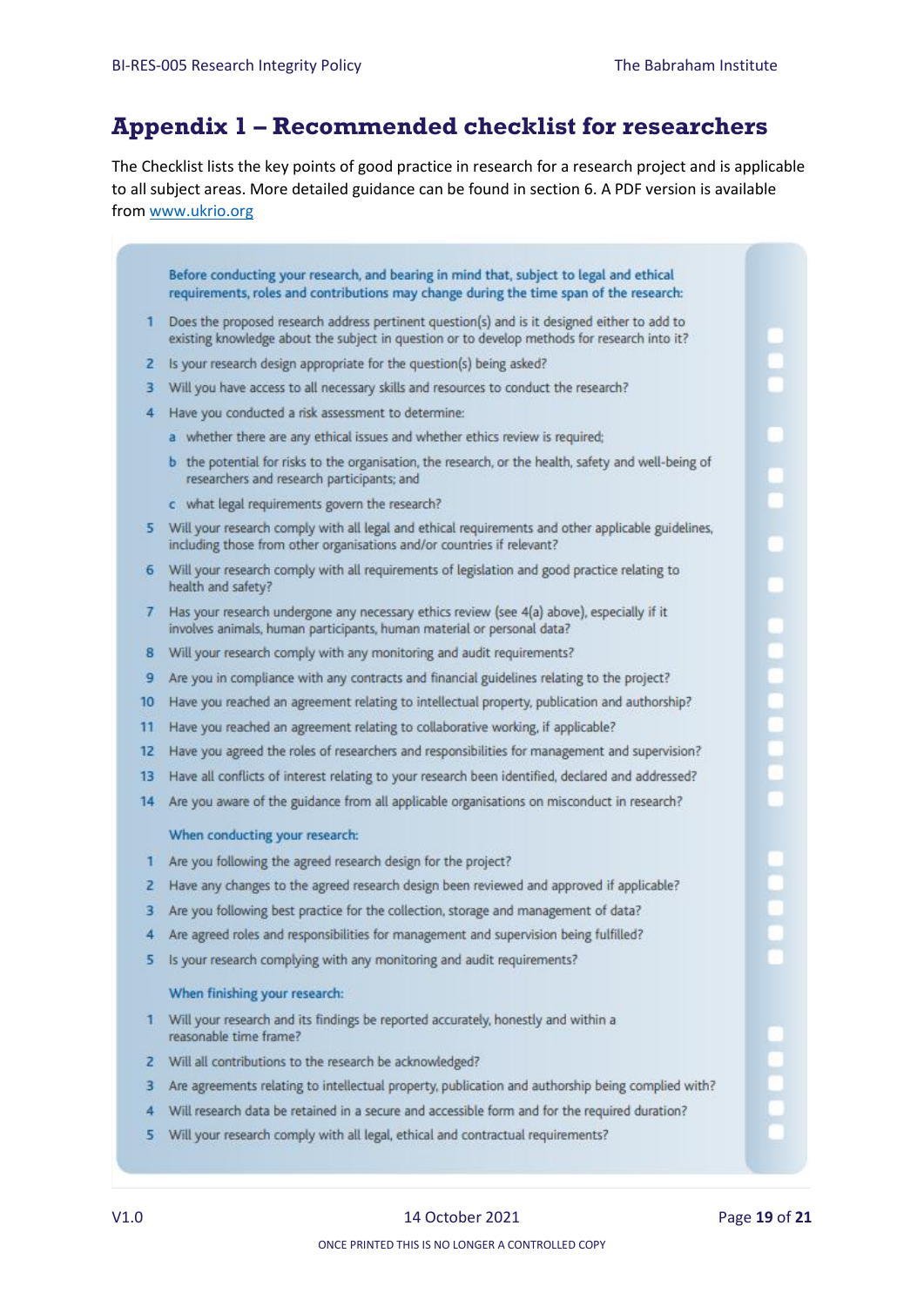# <span id="page-19-0"></span>**Appendix 2 – Schedule of responsibilities**

Detail of the responsibilities is included in the relevant section.

| Section | Responsibilities                                         | Owner                                            |
|---------|----------------------------------------------------------|--------------------------------------------------|
| 6       | Overall quality and integrity of research conducted at   | <b>Babraham Executive</b>                        |
|         | the Institute                                            | Committee (BEC)                                  |
| 6       | Ensure compliance with this policy within their areas of | Institute Strategic                              |
|         | work, and that a climate of good scientific practice     | Programme (ISP) Leads,                           |
|         | exists in their research teams, including a commitment   | group leaders, Facility Heads                    |
|         | to the development of scientific and technical skills.   |                                                  |
| 6       | . Recognise their responsibility to conduct research of  | Researchers                                      |
|         | high ethical standards;                                  |                                                  |
|         | • Be aware of the Institute's policies and procedures on |                                                  |
|         | good practice in research;                               |                                                  |
|         | • Make sure that their research complies with these      |                                                  |
|         | policies and procedures, and seek guidance from the      |                                                  |
|         | relevant Institute team when necessary;                  |                                                  |
|         | . Work with the Institute to ensure that they have the   |                                                  |
|         | necessary training, resources and support to carry out   |                                                  |
|         | their research; and,                                     |                                                  |
|         | · Suggest to the Institute how guidance on good          |                                                  |
|         | practice in research might be developed or revised.      |                                                  |
| 7.1.    | Leadership & supervision                                 | HR, Graduate Programme,                          |
|         |                                                          | ISP Leads, Group Leaders,                        |
|         |                                                          | Line managers                                    |
| 7.2.    | Recruitment & induction                                  | HR, Graduate Programme,                          |
|         |                                                          | ISP Leads, Group Leaders,                        |
|         |                                                          | Line managers                                    |
| 7.3.    | Researchers competence, training & mentorship            | HR, Graduate Programme,                          |
|         |                                                          | ISP Leads, Group Leaders,                        |
| 7.4.    | Research design                                          | Line managers<br><b>Science Policy Committee</b> |
|         |                                                          | (SPOC), ISP Leads, Group                         |
|         |                                                          | Leaders, Line managers,                          |
|         |                                                          | Facility Heads and staff,                        |
|         |                                                          | Institute Statistician                           |
| 7.5.    | Collaborative working                                    | <b>Contracts Office</b>                          |
| 7.6.    | <b>Conflicts of Interest</b>                             | Grants Office, Governance                        |
|         |                                                          | Office                                           |
| 7.7.    | Research involving human participants, human material    | Human Research Support                           |
|         | or personal data                                         |                                                  |
| 7.8.    | Research involving animals                               | AWERB, Named Veterinary                          |
|         |                                                          | Surgeon, Biological Support                      |
|         |                                                          | Unit                                             |
| 7.9.    | Health & Safety                                          | Health & Safety                                  |
| 7.10.   | Laboratory practice                                      | ISP Leads, Group leaders                         |
| 7.11.   | Intellectual property                                    | Knowledge Exchange &                             |
|         |                                                          | Commercialisation (KEC),                         |
|         |                                                          | <b>Contracts Office</b>                          |
| 7.12.   | Finance                                                  | Finance                                          |